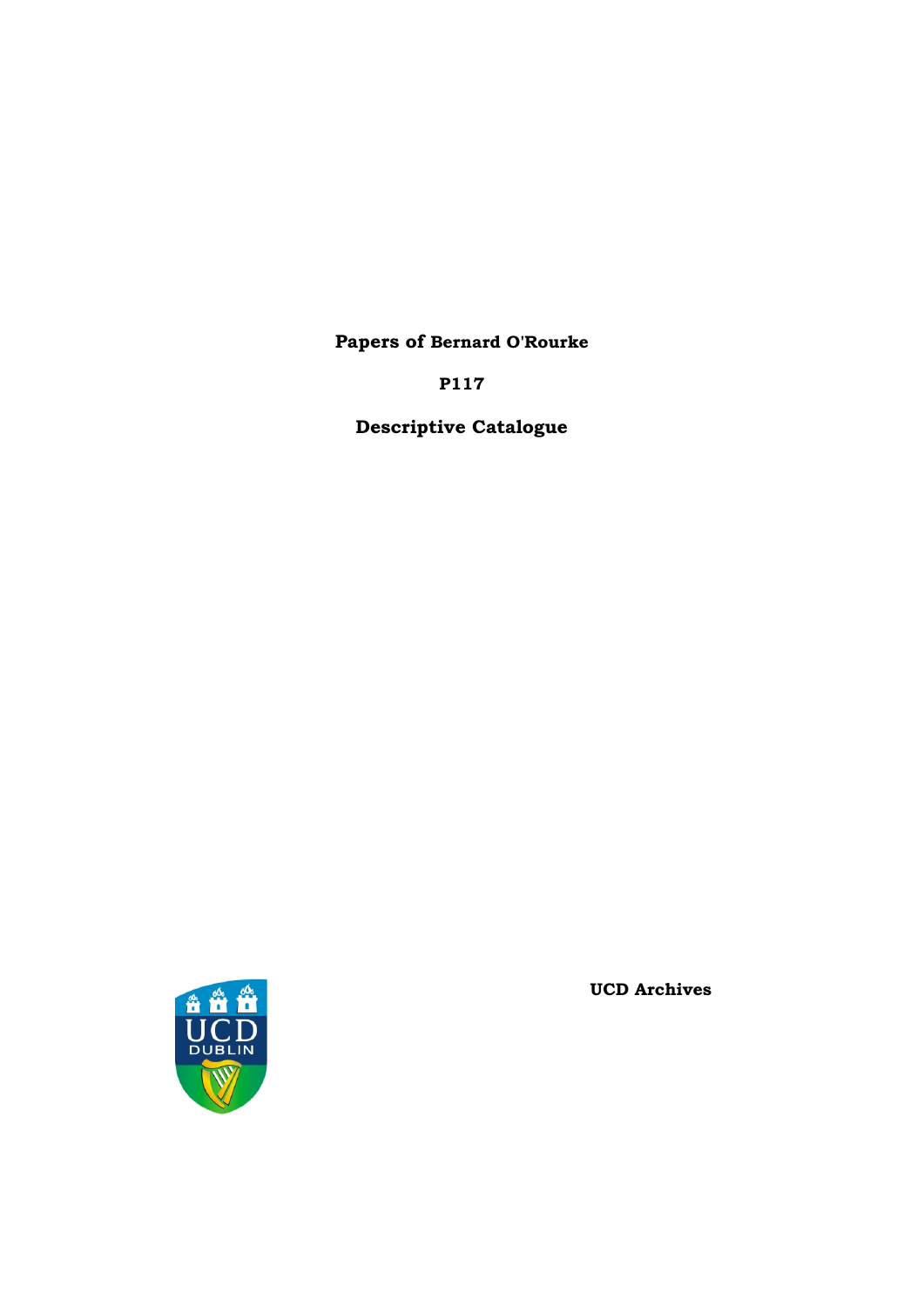archives @ucd.ie [www.ucd.ie/archives](http://www.ucd.ie/archives) T + 353 1 716 7555 © 1996 University College Dublin. All rights reserved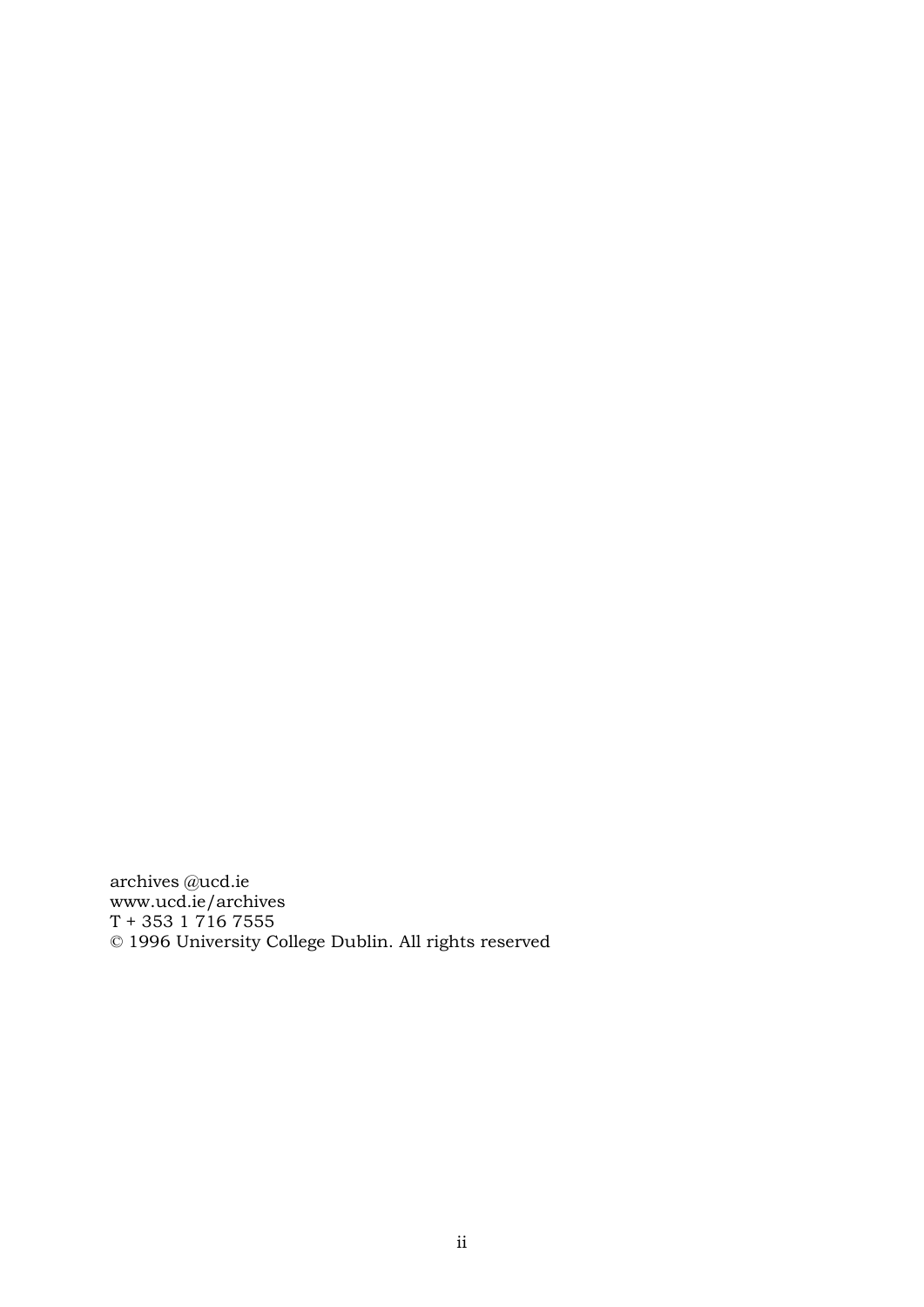### **CONTENTS**

### **CONTEXT**

| Biographical history<br>Archival history   | iv<br>iv |
|--------------------------------------------|----------|
| <b>CONTENT AND STRUCTURE</b>               |          |
| Scope and content<br>System of arrangement | iv<br>v  |
| <b>CONDITIONS OF ACCESS AND USE</b>        |          |
| Access                                     | vi       |
| Language<br>Finding aid                    | vi<br>vi |
|                                            |          |
| DESCRIPTION CONTROL                        |          |
| Archivist's note                           | vi       |
|                                            |          |
|                                            |          |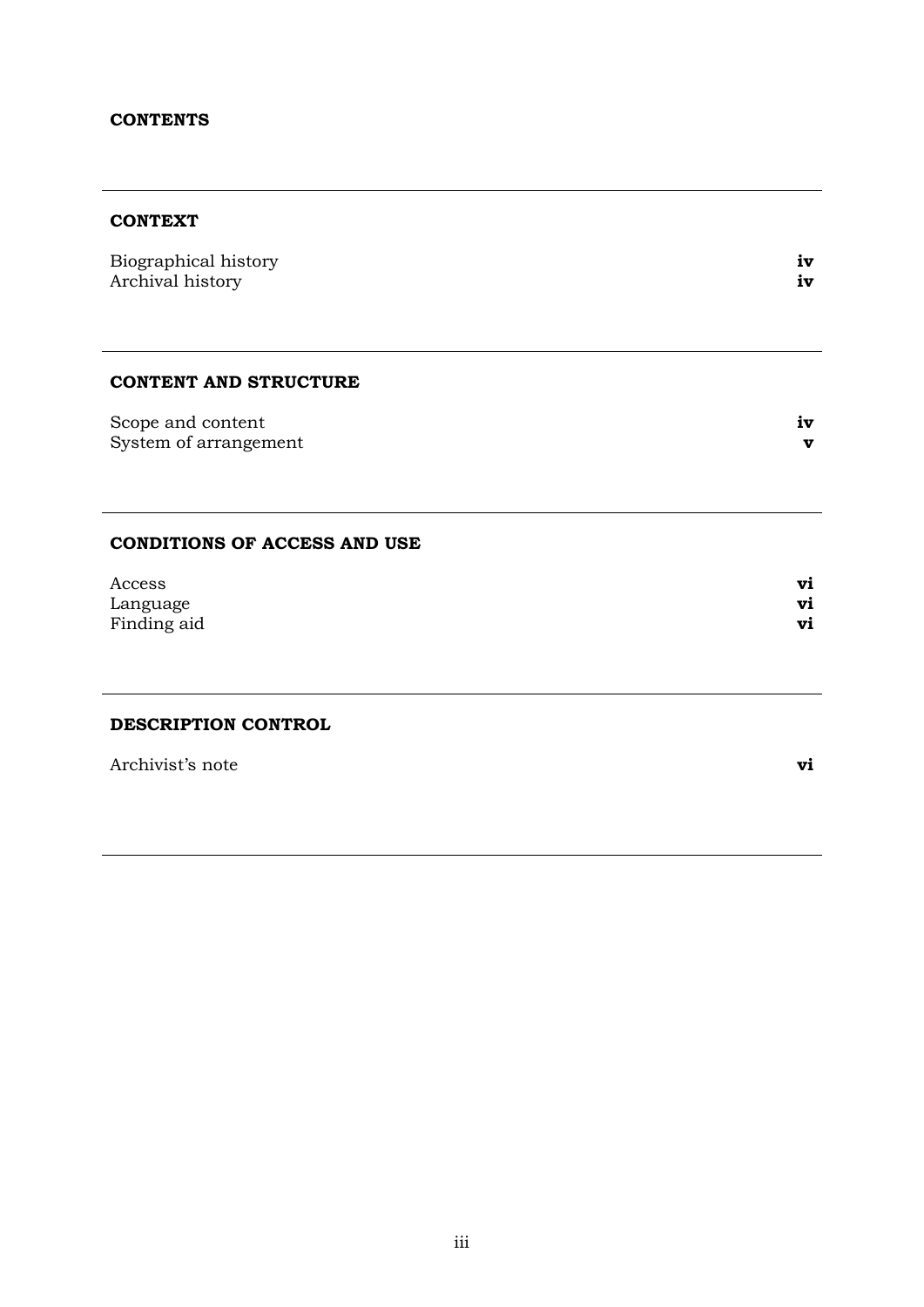### **CONTEXT**

### **Biographical history**

Bernard O'Rourke was born on 3 November 1874 to Patrick and Anne O'Rourke, his father owned a mill which Bernard inherited. He married Clare Clinton in 1907 and they lived at Gleneven, Inniskeen, County Monaghan. They had four daughters, May, Eileen (b. 1909), Clare and Monica, and three sons, Patrick (1917–78), Brian (b.1919) and Clinton (b.1923).

He was active in local and national politics, a member of Monaghan County Council, 1905–25 and 1929–45; a Justice of the Peace, 1904–16, a position from which he was removed by the Lord Chancellor in June 1916 almost immediately after his release from detention in the aftermath of the Easter Rising; chairman of the Carrickmacross Board of Guardians, 1915–17, 1919 and 1922; a magistrate in the Dáil Éireann courts and a member of the Free State Senate, 1922–38.

### **Archival history**

The Bernard O'Rourke Papers were deposited in UCD Archives by Clinton and Emily O'Rourke in September 1993.

#### **CONTENT AND STRUCTURE**

#### **Scope and content**

**Easter Rising, 1916:** correspondence between Bernard O'Rourke, imprisoned in Richmond Barracks, Dublin, in the aftermath of the Rising, and his wife Clare and other family members and friends; material concerning attempts to secure his release; official documents relating to his imprisonment (May 1916).

**Material concerning his removal from the Commission of the Peace** for County Monaghan (June 1916).

**Correspondence concerning subscriptions to the Dáil Éireann loan** in South Monaghan and lists of subscribers (1919–24).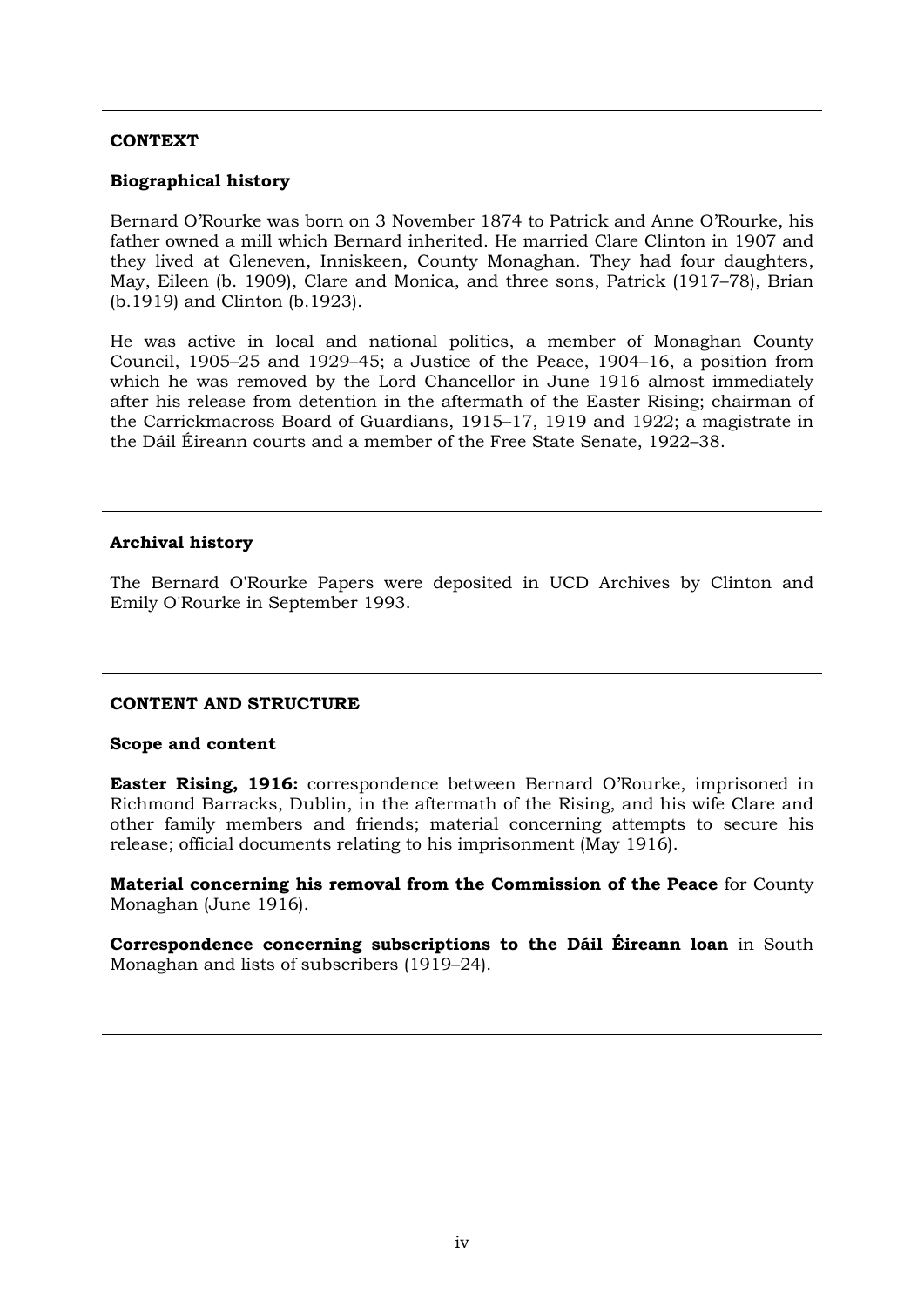# **System of arrangement**

| $\mathbf{1}$ |                            | Prison Correspondence, 1916                                     | $\mathbf{1}$   |
|--------------|----------------------------|-----------------------------------------------------------------|----------------|
|              | 1.1.                       | Bernard O'Rourke to his wife Clare                              |                |
|              | 1.2                        | Clare O'Rourke to Bernard O'Rourke                              | $\overline{7}$ |
|              | 1.3                        | Bernard O'Rourke to his cousin Fr Stephen Glendon               | 9              |
|              | 1.4                        | Clare O'Rourke to Father Stephen Glendon                        | 10             |
|              | 1.5                        | Bernard O'Rourke to other family members                        | 11             |
|              | 1.6                        | Letters to Clare O'Rourke                                       | 11             |
|              |                            | 1.6.1<br>From Edward Phelan and James Lardner MP,<br>solicitors | 11             |
|              |                            | From friends of Bernard O'Rourke<br>1.6.2                       | 12             |
|              | 1.7                        | Letters to Fr Stephen Glendon concerning O'Rourke               | 13             |
|              | 1.8                        | Official correspondence concerning his imprisonment             | 14             |
|              | 1.9                        | Letters from Charlie Glendon                                    | 15             |
| 2.           | <b>Release from Prison</b> |                                                                 | 16             |
|              | 2.1                        | between Bernard O'Rourke<br>Correspondence<br>Fr<br>and         | 16             |
|              | 2.2                        | Stephen Glendon<br>Other letters to O'Rourke                    | 16             |
| 3.           |                            | Removal from the Commission of the Peace, 1916                  | 19             |
| 4.           |                            | Prison Correspondence, 1920                                     | 20             |
| 5.           |                            | Dáil Éireann Loan in South Monaghan, 1919-24                    | 21             |
| 6.           |                            | <b>Material Relating to Election, 1918-24</b>                   | 23             |
| 7.           |                            | <b>Photographs and Printed Matter</b>                           | 23             |
|              | 7.1                        | Photographs                                                     |                |
|              | 7.2                        | Pamphlets and Printed Matter                                    | 24             |
|              | 7.3                        | News cuttings                                                   | 26             |
| 8.           |                            | <b>Personal Material</b>                                        | 27             |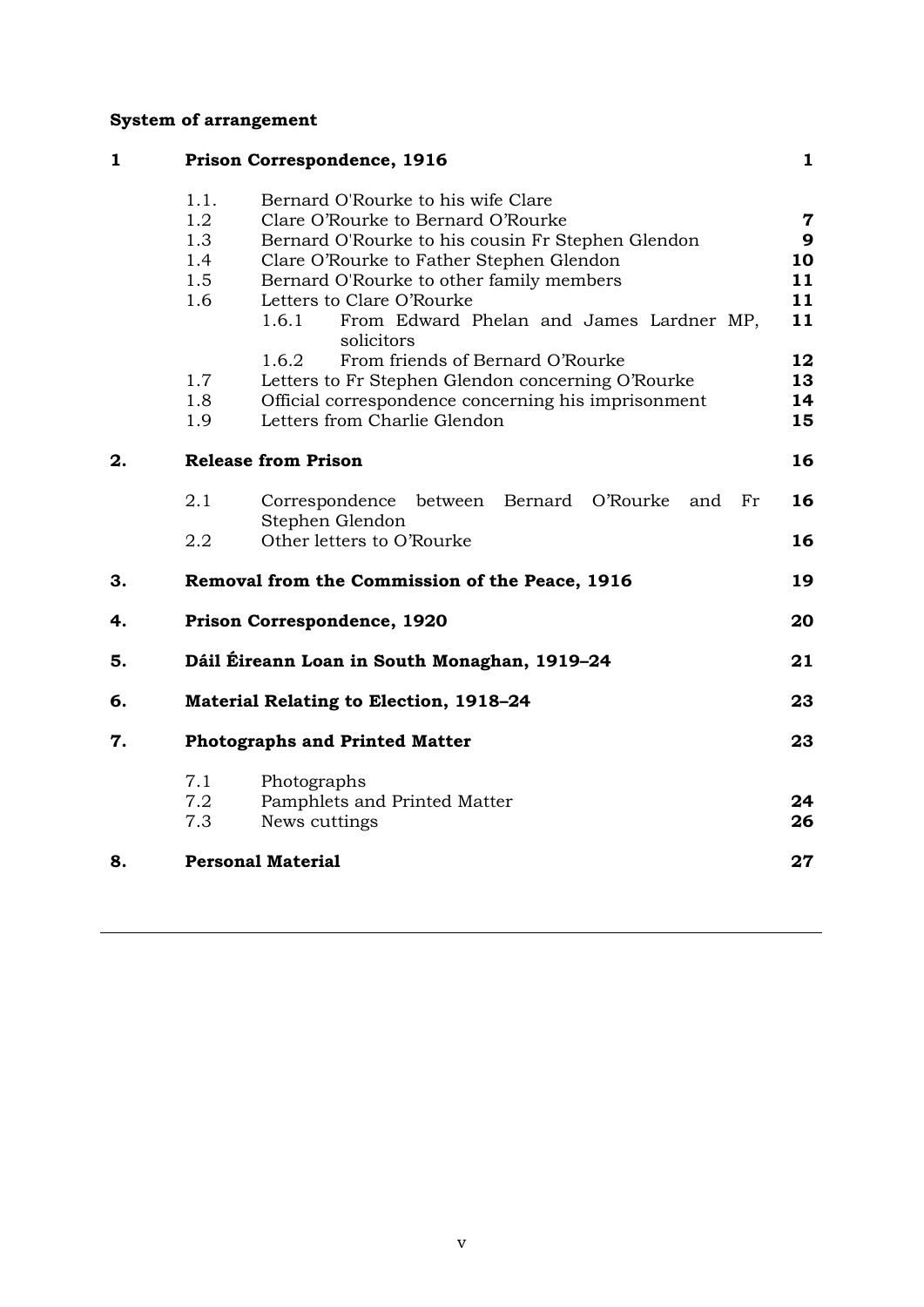### **CONDITIONS OF ACCESS AND USE**

**Access:** Available by appointment to holders of a UCDA reader's ticket. Produced for consultation in original format.

**Language:** English

**Finding-aid:** Descriptive catalogue

#### **DESCRIPTION CONTROL**

#### **Archivist's note**

Descriptive catalogue prepared by Colm McQuinn and Seamus Helferty in 1996. Updated by Niamh Scannell, and edited by Kate Manning in 2016.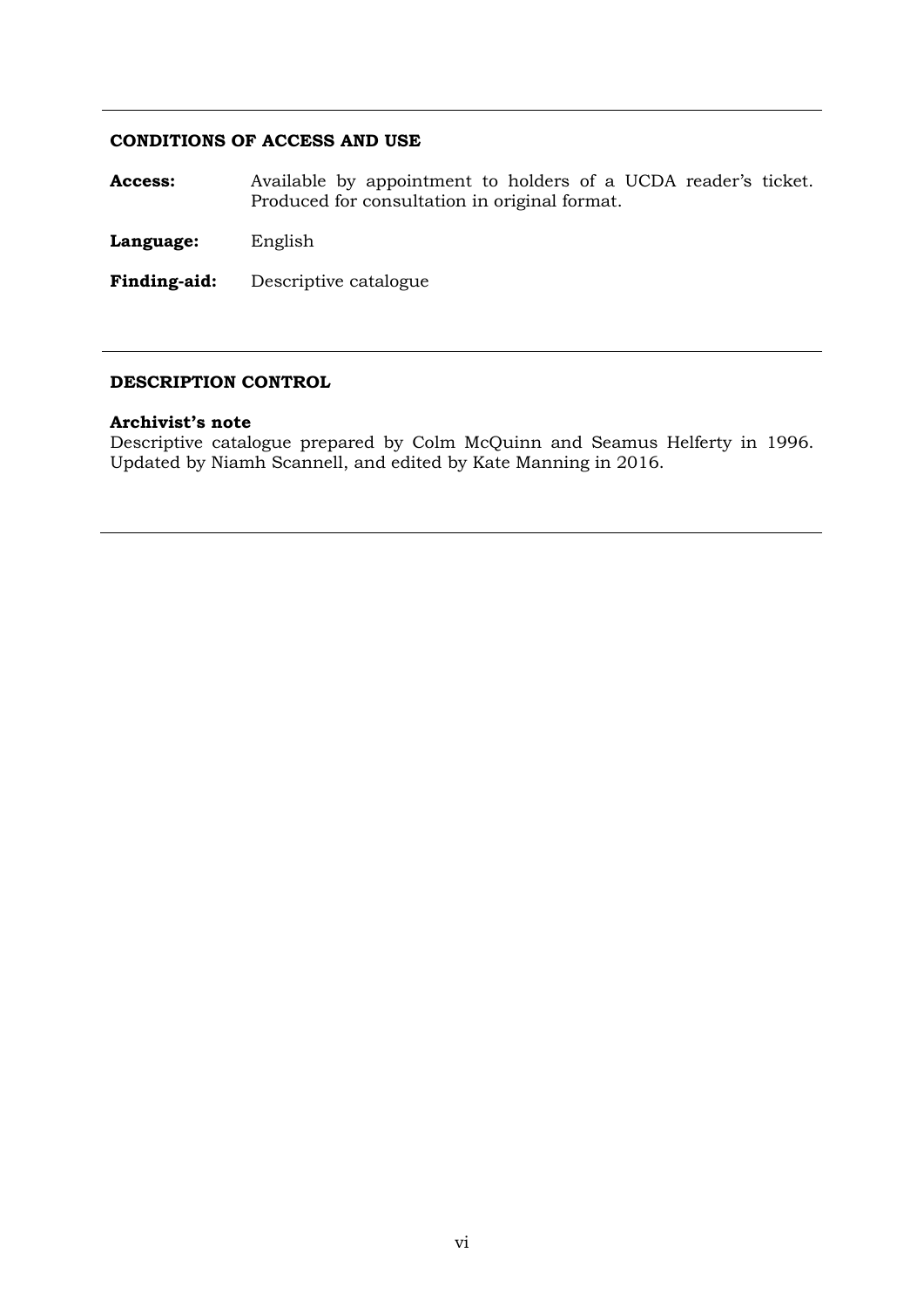### **1. Prison Correspondence, 1916**

#### **1.1 Bernard O'Rourke to his wife Clare**

**P117/1** 11 May 1916

4pp

#### **From The Prison, Dundalk**

O'Rourke describes his able quarters as 'fairly comfortable' and has arranged with his cousin, Charlie, to have food sent in. He is allowed one letter a day. Asks Clare to write to Charlie to tell him that he does not know the nature of the charges against him. He mentions his mother's reaction to his arrest and hopes that neither she, nor Clare, nor 'the little ones', have been upset. He asks Clare to write to him, but to only include 'family affairs as all other news will be cut out'. He wishes [his brother] Pat O'Rourke to run the business and provides instructions for Pat and Charlie about getting corn, prices to charge for meal, and bank books. O'Rourke says all he wants is 'a smoke' which is forbidden, 'unless allowed by Doctor Gill'. He would prefer the daily papers to the novel he has been given. In a post-script, he asks for his sister's, Minnie Patsy, address in Dublin so that he might ask her to send him food should he be sent there. **Includes:**

- Annotation by the prison authorities: 'This prisoner has been removed from here since this letter was written'.
- **P117/2** 12 May 1916

2pp

#### **From Richmond Barracks, Dublin**

Says he is 'fairly comfortable' and shares the room with thirty five other men. He still does not know what he is charged with, but says there are 'hundreds' like him. He asks Clare to write to Minnie to send him in some food, and to ask Pat to get her meat for Sunday. Edward Phelan from Dundalk has agreed to act as his solicitor and he has arranged an interview with him, after which he will have Phelan call to Clare to inform her of anything he knows. He urges her to write to him with news of Gleneven, though he must restrict his own writing to lack of supplies of paper.

**P117/3** [13 May 1916]

2pp

#### **From Richmond Barracks, Dublin**

Letter written on paper headed 'YMCA with H.M. Forces on Active Service' given to him by a sentry. O'Rourke describes his conditions;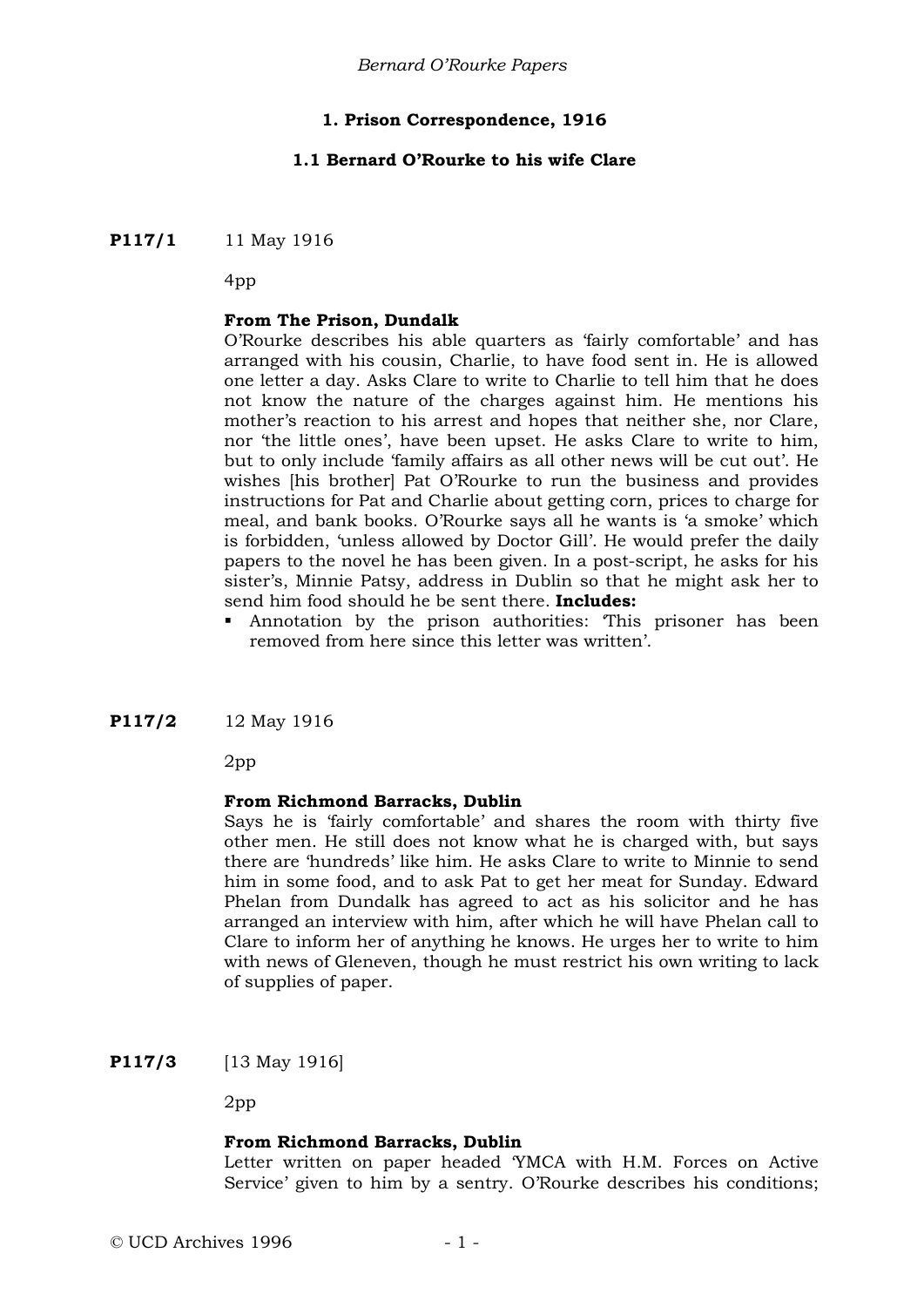**P117/3 cont'd** his fellow prisoners, 'the finest men alive'; their routine, saying the rosary, singing and dancing, to pass the time, so there is 'not a dull moment'. He feels encouraged by the day's papers, has been told the charges against him, regards it as very little and expects to be released and says he has never felt better in his life and would not have liked to have missed the fun.

### **P117/4** [14 May 1916]

4pp

### **From Richmond Barracks, Dublin**

O'Rourke explains how he had heard mass. He lists his visitors; Charlie, [James] Lardner [1879–1925, MP, his solicitor] and H.H. Asquith [1852–1928, Prime Minister]. Lardner who came directly from London and who has taken on O'Rourke's case 'freely' says there is no evidence against him and he hopes to have O'Rourke released 'early in the week'. O'Rourke also lists people who, according to Charlie, have taken an interest in his case: Thomas McArdle [later Secretary of the Local Government Department of the Dáil, 1919], Lord Fingall [Oliver James Horace Plunkett, 1896–1984, 12th Earl of Fingall, 5th Baron Fingall], Matt Clinton and Sir Henry Bellingham [1846–1921, Lord Lieutenant of Louth], all of whose 'interference' Charlie regards as unbeneficial. O'Rourke complains of not having received any letters and advises Clare to keep her letters short, with no 'outside' news, as they will not be passed by the censor.

**P117/5** [15 May 1916]

4pp

### **From Richmond Barracks, Dublin**

O'Rourke acknowledges receipt of Clare's letters. Their food has improved in variety from their previous diet of bully beef, dog biscuits, and a form of tea, and they are in 'the best of health and spirits', though they would like some furniture and a pillow as they sleep on the floor. He notes a concert enjoyed the previous night and sent a postcard to Minnie asking for some things he needed, but has not heard from her. If he does, everything will be fine. He would like more writing paper and to get *The Democrat* as they get all the Dublin papers. He does not recommend that Clare comes to visit him because of the long hours of standing in wait. **Includes:**

 'I have heard nothing further about my case only that an officer on Saturday night late called me out and asked me some particulars about myself—he said they got a wire about me. This must be from Asquith'.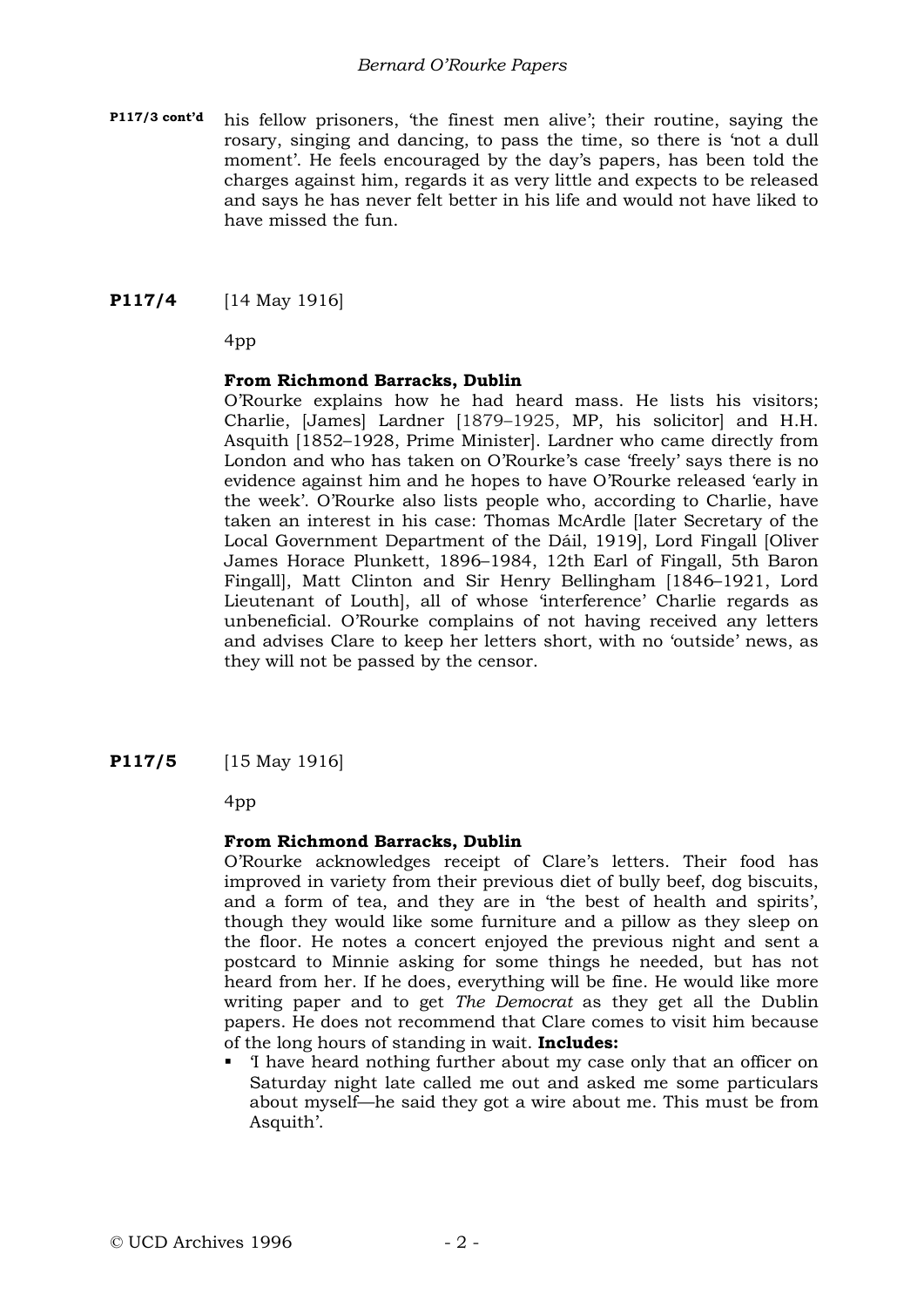**P117/6** 16 May 1916

3pp

### **From Richmond Barracks, Dublin**

O'Rourke acknowledges receipt of Clare's. Minnie visited and brought everything he needed. The solicitors Phelan and Lardner also visited. Lardner informed O'Rourke, having seen the depositions, that there was nothing against O'Rourke and is pushing the military authorities to dismiss the case. **Includes:**

 'We are all in the best of spirits. We have not a dull moment any day. I saw some of the Carrick and Dundalk chaps yesterday. They are all A1. There are over 1000 prisoners in this block and I did not meet any of them but said they never had such a holiday in their life'.

**P117/7** [17 May 1916]

4pp

### **From Richmond Barracks, Dublin**

Acknowledges receipt of Clare's letter of Monday and explains that he must write early in the day to allow for the delay in the letters going out through the censor. They are more comfortable now having received tables, seats, plates and cutlery, towels and blankets, and 'all the fellows say they won't leave here at all.' He himself will be sorry leaving them, 'they are such a lot of fine Irishmen'. He sees little of the Carrick men, He was amused at Clare's account of 'the new play of the little ones' and looks forward to seeing it when he returns home. **Includes:**

- 'I am very glad to hear all in Inniskeen have taken the pledge. I hope they will keep it, If this mission strips the barbarous custom of drink at funerals it will be the greatest blessing ever came to the parish.'
- 'McMahon of Ardee got 3 years imprisonment. The fellows here are quite jealous of him as they look on it as a great honour to get so much. In fact any man that does not get some time is in the eyes of all the prisoners here a disgrace…'
- 'I am pleased indeed that you have all these visitors. It shows that it is not such a terrible crime after all in being the wife of a potential rebel'.

**P117/8** [18 May 1916]

4pp

### **From Richmond Barracks, Dublin**

Acknowledges receipt of Clare's letters since her letter posted on Monday, and comments on the necessity to write early so that he ensures same day postage. **Includes:**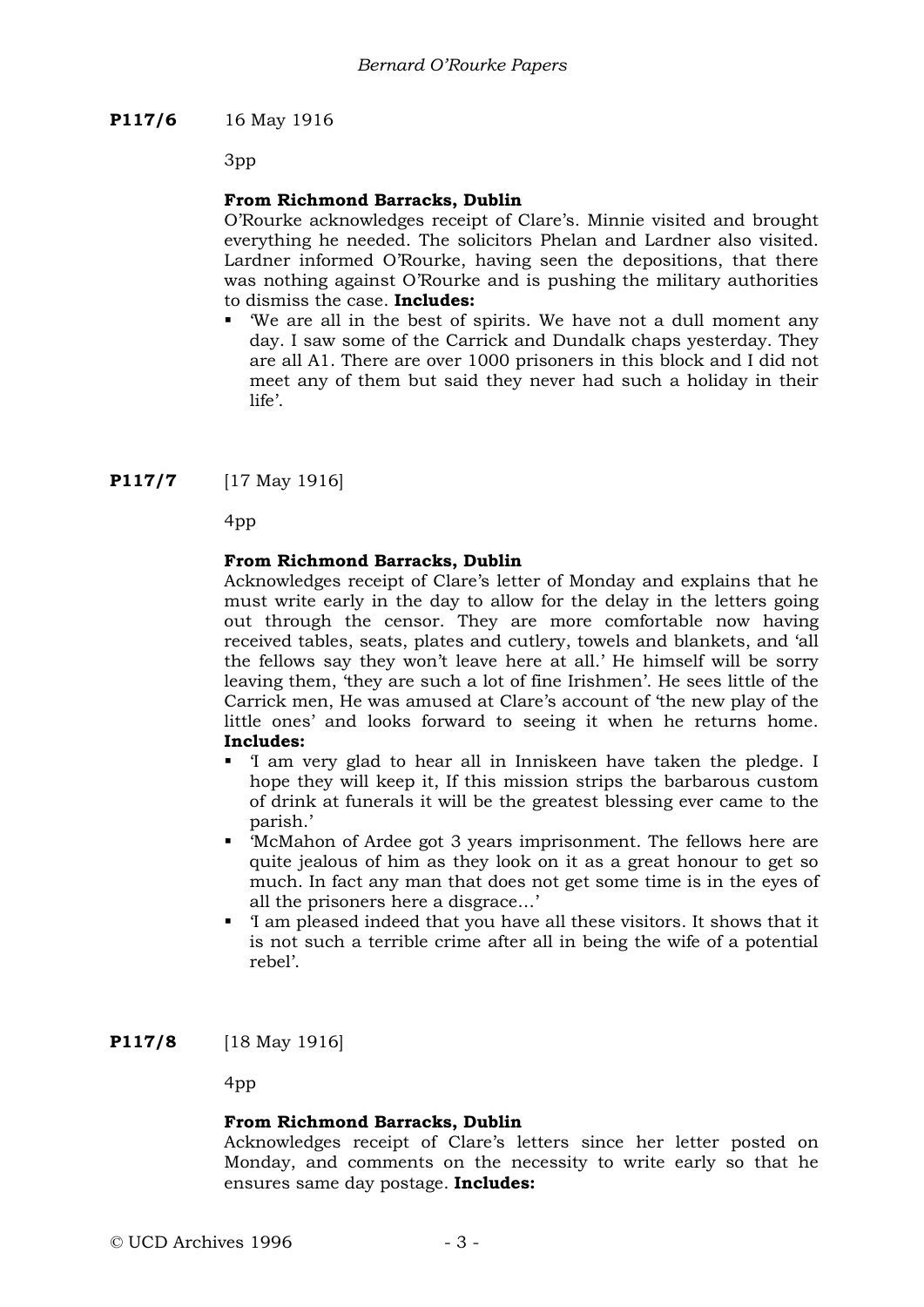#### *Bernard O'Rourke Papers*

- **P117/8 cont'd .** 'Nothing fresh about my trial. I thought Lardner would be able to get my case taken out of its turn but so far he has not succeeded. There is no fear of their giving me any time as they released a number of young men yesterday that were drilling on the week of the Rising. But they had to stand their trial. They say the court was very nice with them although it was proven that they were drilling and marching after the start of the rebellion'.
- **P117/9** 19 May 1916

4pp

### **From Richard Barracks, Dublin**

Acknowledges receipt of Clare's letter and portrait of their daughters, a letter from his cousin, Fr Stephen, and stockings from both herself and Minnie. He describes their diet in the prison in detail and says they are giving their leftovers to the English soldiers and are better off than if they were at the Gresham [Hotel, Dublin]. He explains the delays involved in getting in parcels, but that there are now no restrictions on the number of letters they can receive though they are still checked. He mentions [Monica] Glendon's recovery. **Includes:**

- 'There is a rumour in the prison of a great number of prisoners being deported that night to England. 'All in this room are afraid to go, as they much prefer to remain in Ireland. I sincerely hope they won't send me but I would not be surprised if they did. They are in a hopeless muddle here with all the prisoners on their hands and sent many to England and released them in a few days after landing'.
- **P117/10** [20 May 1916]

4pp

### **From Richmond Barracks, Dublin**

O'Rourke refers to his letter to Clare of the previous day where he mentioned a message he had received from Major Crean that his release has been agreed, though the order had not yet come. **Includes:**

- 'I am anxiously waiting all day for my release without result'. Advises Clare not to get uneasy if he does not arrive home, as due to the delay he may not arrive until Monday.
- The rumoured deportation occurred. 'Things are much the same with us here, only that about 400 men were deported from this barracks last night including all the Carrick prisoners and 7 of the jolliest fellows we had in this room…'
- '…I have had a visit from Lardner who informs me that there is no truth in the report or message I got yesterday that I was to be released today. I am very sorry I can't be with you for tomorrow but I must put up with my confinement for the present'.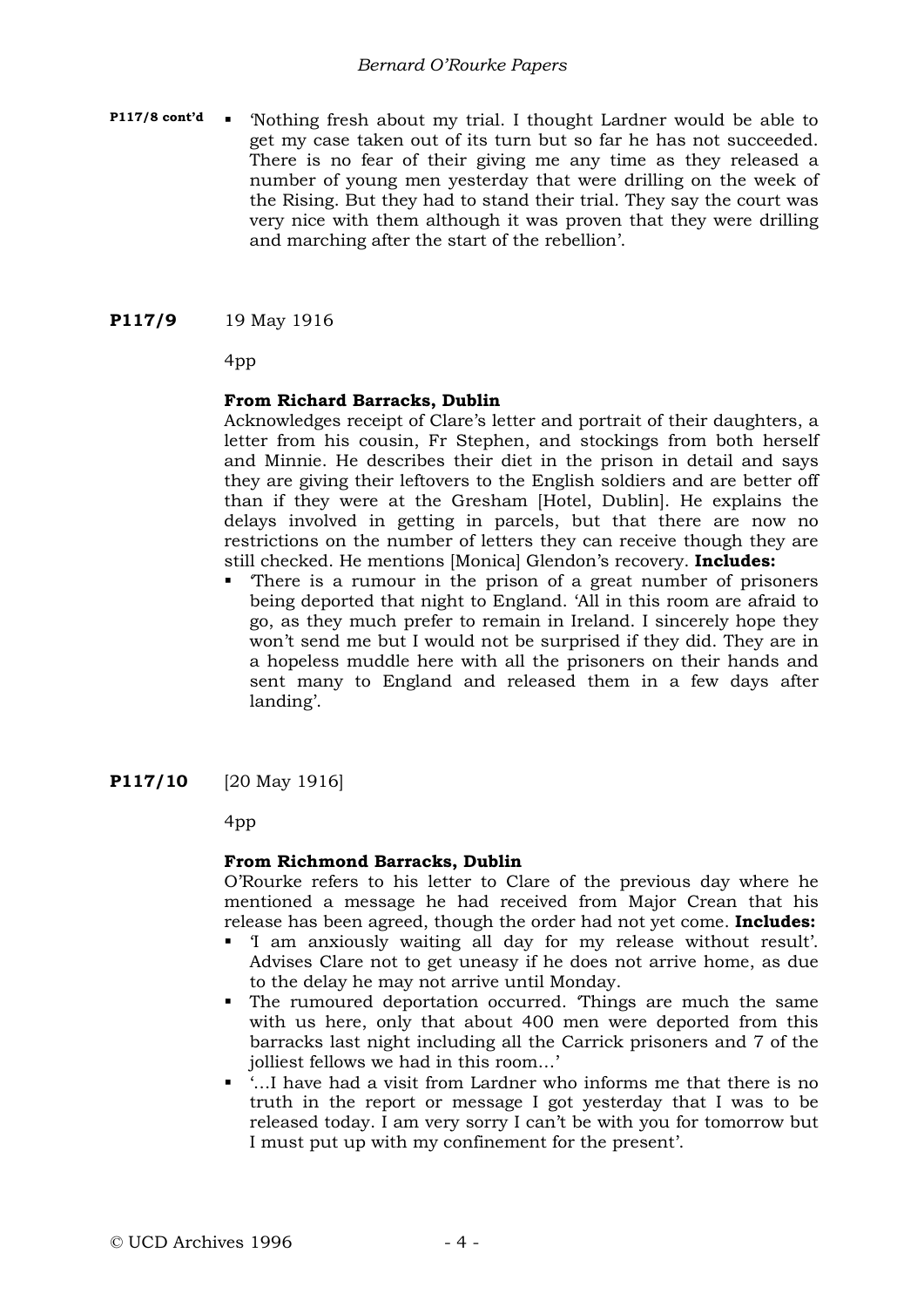### **P117/11** [21 May 1916]

4pp

### **From Richmond Barracks, Dublin**

O'Rourke expresses his disappointment that 'red tape' is delaying his release. He has asked Minnie to call into Major Crean for an explanation for the false message that he was to be released. **Includes:**

 'The reason you don't get my letters regularly is that they are delayed here by the censor, but you may not have this delay now as the censors' have less to do now since the 400 prisoners were deported on Friday. Since writing the above I have heard mass. The priest says it out in the open square opposite our window and all the prisoners can see it from their room. There seems to be only one Catholic lady prisoner here and she was beside the altar with an armed sentry. John McNeil [Eoin MacNeill] is in the next block to us. He was taken here last night and will be tried on Monday'.

**P117/12** [22 May 1916]

4pp

### **From Richmond Barracks, Dublin**

Acknowledges receipt of clothes and other personal effects. **Includes:**

- 'I am in want for nothing only to get out of this…The boys here are in bad spirits today as there is a rumour that 100 are to be deported tomorrow and each one thinks he will have to go. They are quite satisfied with the conditions here but on the other side the prisoners are put in cells. No one likes that. I see all they have to say about me at the local councils. I did not think I was such as important man in the county'.
- **P117/13** [23 May 1916]

4pp

#### **From Richmond Barracks, Dublin**

Writing early so that he can get Minnie to post the letter. **Includes:**

 'There are dozens of men here with more influence than I have and they can do nothing. John Dillion [1851–1927, MP Irish Parliamentary Party] has worked for all he is worth for 7 chaps from his town and they were deported on Friday. Some are far worse cases than me. One man Chas Hughes [from] Westport has an extensive drapery and boot store. He and four of his assistants were arrested. The assistants are all deported and he went in to hospital from here last night with a bad leg he has. He says his business will be ruined as his wife does not know it well enough and she can get no one who does. He used to cry here when he got a letter from his wife'.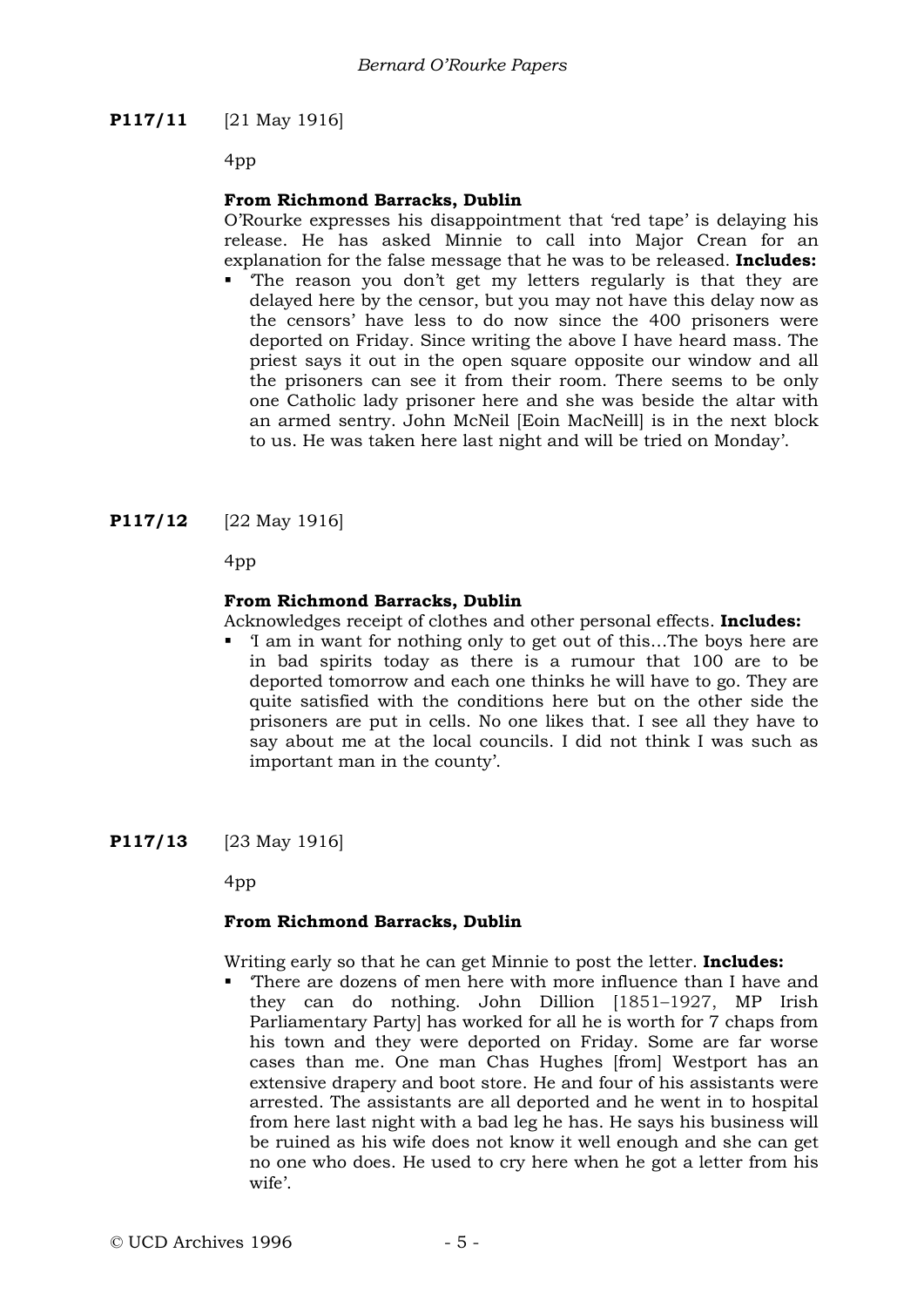**P117/14** [24 May 1916]

2pp

### **From Richmond Barracks, Dublin**

Incomplete and partially censored. **Includes:**

 'You need not be uneasy about me as I am getting on all right and have plenty of everything. They have made no charges against me so far...There was a notice put up in the room last night informing us that "there was no necessity for engaging solicitors until we were charged with something." This indicates that they don't intend to make any specific charge against most of them here'.

**P117/15** [25 May 1916]

4pp

#### **From Richmond Barracks, Dublin Includes:**

- 'Nothing fresh about my case since I wrote you yesterday. I got all your letters up to the one you wrote on Tuesday and I am glad to hear you and all the little ones are in good health and spirits. They changed us over to [Room] 1.4 last night which is on the same landing as 1.5. There is only 12 of us here and we are quite comfortable. All very nice chaps. We have [Austin] Stack [1879– 1929, Commandant, Kerry Brigade, Irish Volunteers] and [Con] Collins [1881–1937, member Irish Volunteers and Irish Republican Brotherhood], who were arrested on Good Friday near Tralee close to where [Roger] Casement [1864–1916, former British diplomat Nationalist, poet landed...'
- 'This is an extraordinary place one never gets tired of it. I would not wish for a nicer place to spend a holiday. The only drawback is that I can't have you and the little ones near me'.

**P117/16** 26 May 1916

4pp

### **From Richmond Barracks, Dublin Includes:**

- 'The reason you did not get all my letter of Tuesday is that I made reference to the prisoners who were deported that day. The censor probably cut out the whole page [*see* P117/14]...'
- …I had a letter from Father Stephen [Glendon] last night in which he enclosed a communication from Sir John Maxwell [1859–1929, General Officer Commanding the Forces in Ireland] stating "that the information obtained about this gentleman is not such that he immediately sanction his release but that he does not propose to bring him to trial before a court martial". The meaning of this is that they can bring no charge whatever against me…'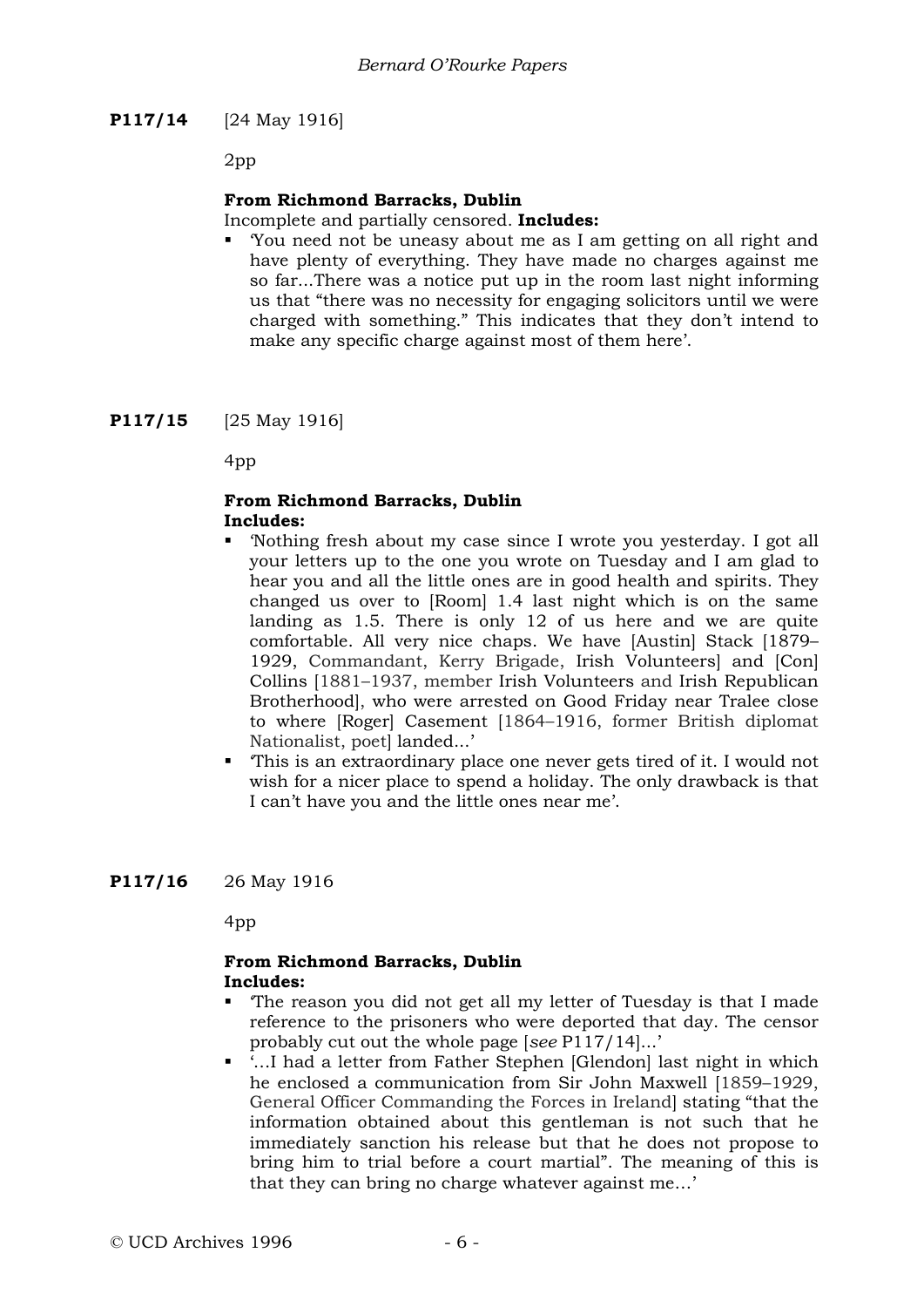#### *Bernard O'Rourke Papers*

■ '...They are probably not making any further local enquiries about me as the police know very well I was at my business all the week of the Rising'.

### **P117/17** 27 May 1916

4pp

#### **From Richmond Barracks, Dublin Includes:**

'I had Lardner in to interview with Col[onel] Byrne on my behalf before he called on me. They have no charges whatever against me and they are satisfied with my statement as to my movements during Easter Week…The only thing that prevents me being released this week is that the police have made secret reports that I have been in the movement but they are unable to connect me in any way with it. It is all "belief" and "surmise". No definite evidence'.

### **1.2 Clare O'Rourke to Bernard O'Rourke**

**P117/18** [12 May 1916]

4pp

#### **From Gleneven, Inniskeen, County Monaghan**

Mainly concerns family and business affairs and the expectation of Bernard's immediate release. **Includes:**

 'I need not tell you we all miss you every minute of the day but I am not worrying about you now as I know you will be home in a day or so'.

**P117/19** [13 May 1916]

2pp

#### **From Gleneven**

Informs Bernard that all his friends are enquiring when he will be home. **Includes:**

 'I don't have so many enquiries as they do in the office and shop. They are simply "smothered" there with enquiries because everyone was astounded at your arrest and all are as much at sea as we ourselves are as to why you were arrested. Some of your Unionist friends—and you have many—say they are making a bad mistake by arresting men like you...Mr Quinn had a nice letter from Sir Horace Plunkett [1854–1932, MP, agricultural reformer, pioneer of agricultural cooperatives] about you during the week. I never knew you had so many aristocratic friends'.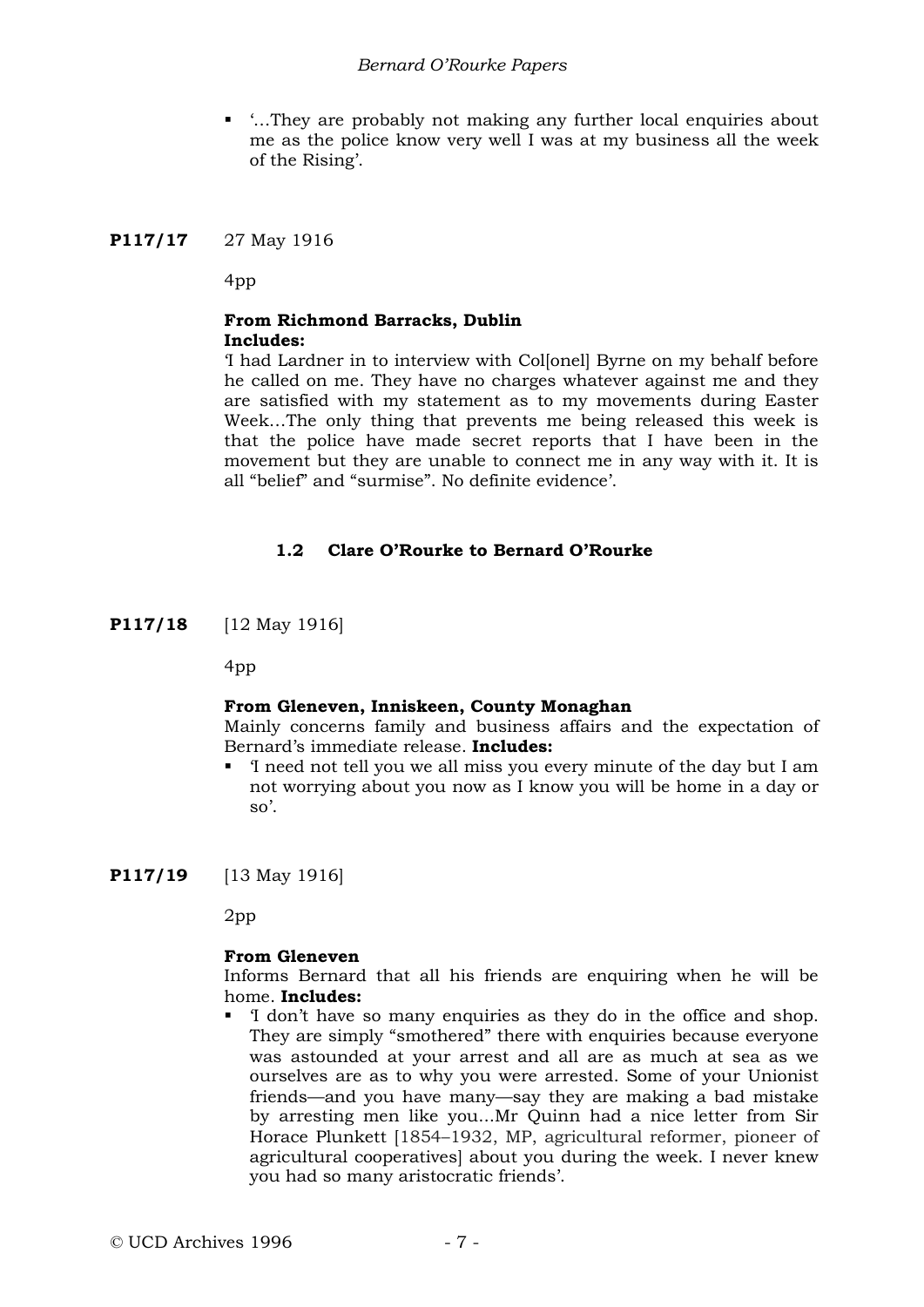**P117/20** [16 May 1916]

4pp

### **From Gleneven**

Arranges to have sent anything Bernard needs, including newspapers and laundry, and includes family and local news. **Includes:**

- 'It must be rather hard on you who led so much of your life outdoors to be inside on these sunny warm days. I look for your coming after every train passes'.
- **P117/21** [May 1916]

4pp

### **[From Gleneven?]**

Mainly concerns family affairs with news of friends. Incomplete and opening pages missing. **Includes:**

 'Peter and Pat Carny came in last night at half ten on our clock. Pat is always a later visitor and does not believe at all in the new time so when we are ready to go to bed Pat strolls in and says it's only half nine. He thinks "that the farmers will lose with the new time as the fields won't be dry enough to start at 7..."'.

**P117/22** [May 1916]

2pp

### **[From Gleneven?]**

Mainly concerns family and business affairs and the lack of any case against him. Incomplete and opening pages missing. **Includes:**

 'All the very nice things alone that everyone is saying about you would take days to tell and as for letters I'm seriously thinking if sending to the papers "Mrs O'Rourke returns thanks for the many kind letters and telegrams etc. etc."...In fact I could count 50 people—well known decent people who saw you before, during and after Easter Week—but of course nothing like that will be necessary—when they reach your lot you will we know get home to us'.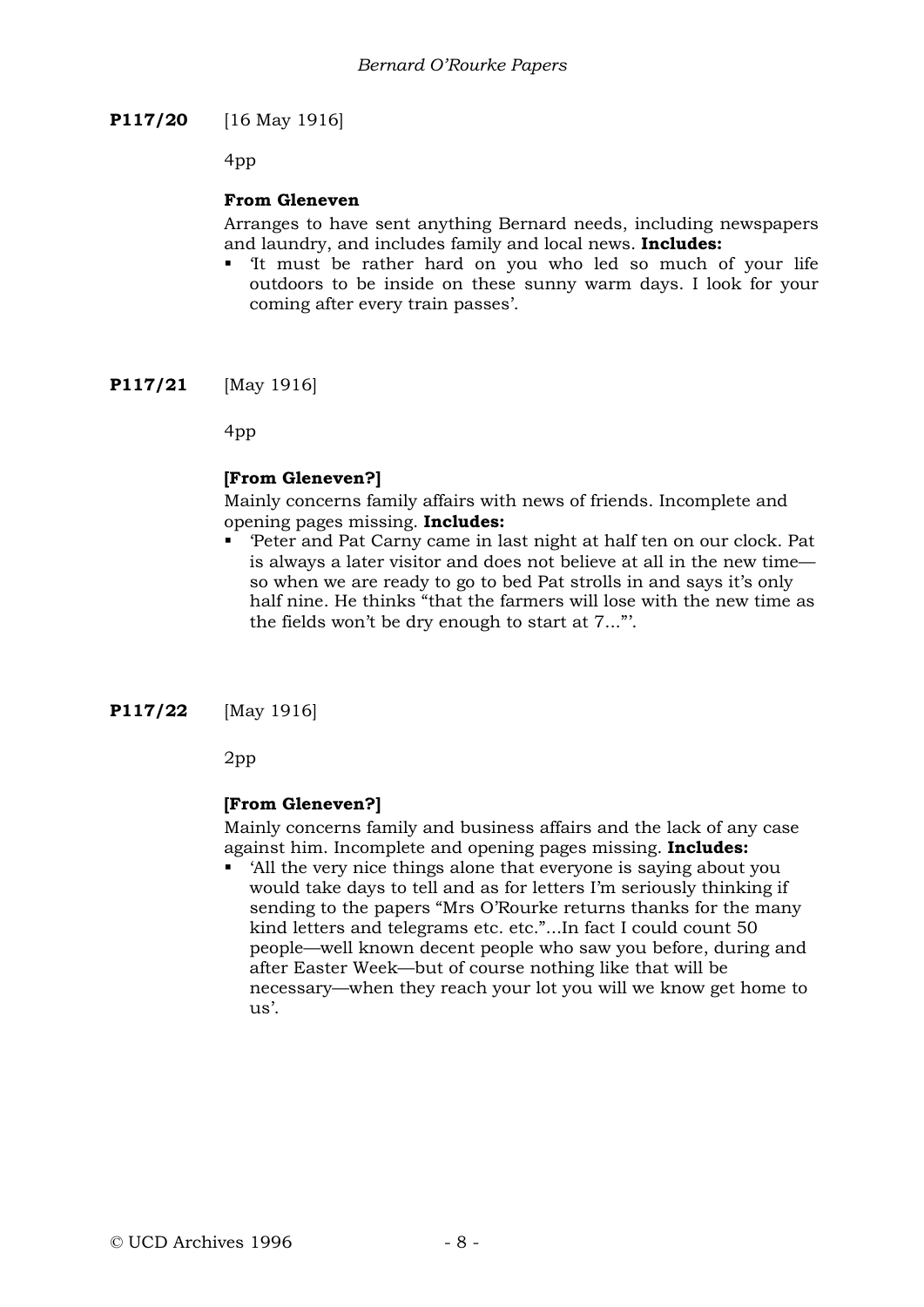## **1.3 Bernard O'Rourke to his cousin Fr Stephen Glendon**

### **P117/23** 19 May 1916

3pp

#### **From Richmond Barracks, Dublin**

Includes family news from Clare. **Includes:**

 'I am getting on all right here and the best of everything for the past few days, but the first few days we were here the food and accommodation was very bad. They have very slight charges against me...I must say I never spent a more enjoyable holiday in my life'.

**P117/24** 24 May 1916

3pp

### **From Richmond Barracks, Dublin Includes:**

- 'I am still here with not much prospect of release...The military authorities are in a muddle. They have not a staff yet to deal with all these prisoners and it will be 12 months before they are through with them. Most of the people here like myself had no connection whatever with the recent trouble...I am getting tired of this place and I would be very glad to hear I was getting home'.
- **P117/25** 26 May 1916

2pp

#### **From Richmond Barracks, Dublin Includes:**

 'I am just after having an interview with Mr Lardner BL...he says they can't bring any charges against me but the police reports require to be investigated. It seems they hint I am a sort of dangerous man working under the surface although not publicly connected with any disloyal organisation...I may say that only for my influence in the parish of Inniskeen there would have been a strong corps of Sinn Féinners in it. Several attempts were made to start this and I worked for all I know to keep them out. This is the thanks I get now'.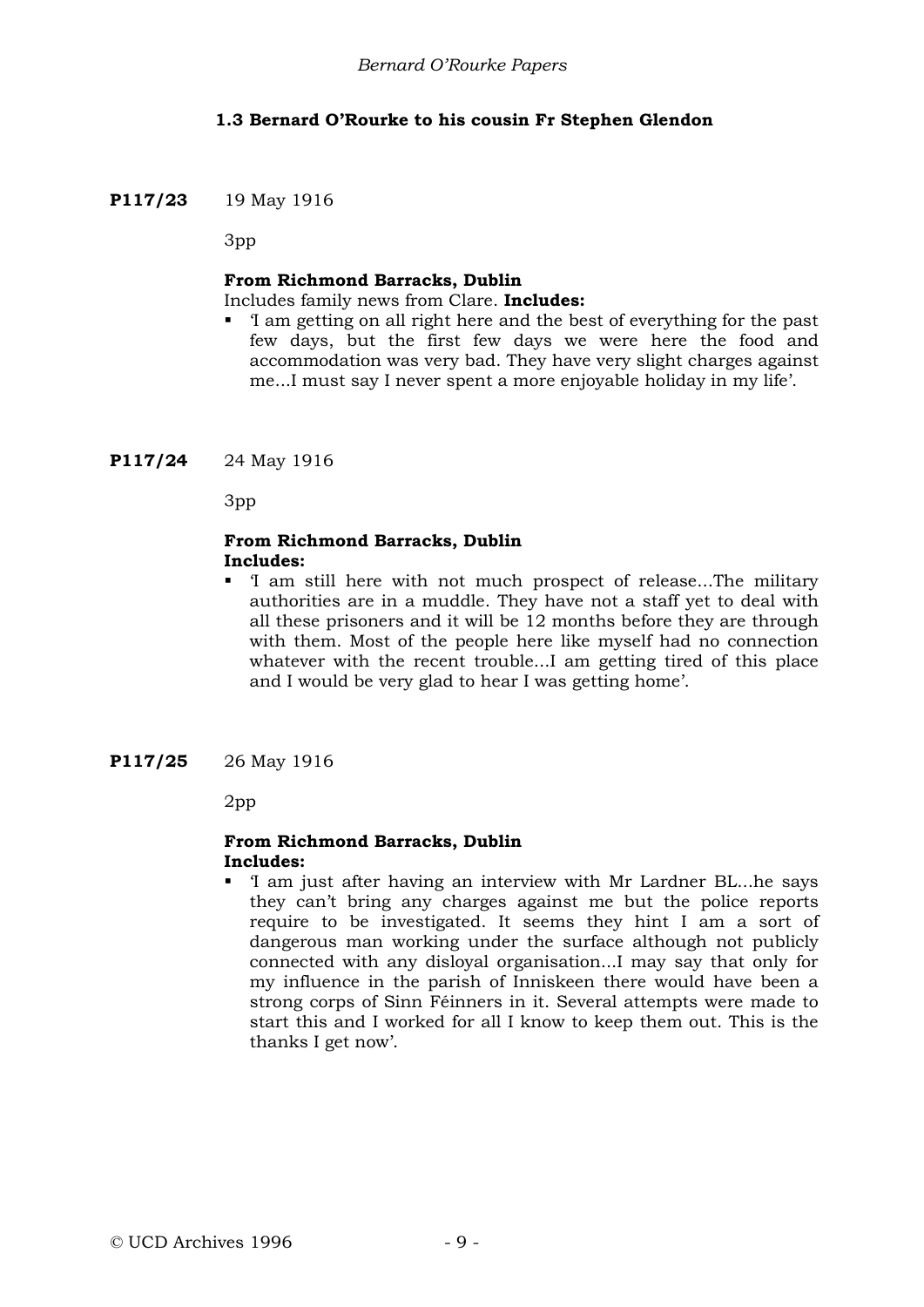### **1.4 Clare O'Rourke to Father Stephen Glendon**

### **P117/26** 18 May 1916

4pp

### **From Gleneven**

Apologises for the delay in writing. Describes, from Bernard's letters, the great improvement in his prison conditions and events in the prison. She also describes the children's new play based on their father's arrest and imprisonment. Informs Glendon that she has written to John Dillon [MP] about Bernard's case. **Includes:**

- 'I have not a minute to call my own. I have visitors galore and as for letters—they are nearly beyond count'.
- 'He had a visit from [H.H.] Asquith [Prime Minister] on Saturday. He had a long chat with him and asked Barney many questions—his views on Home Rule question etc. and thanked him when coming away remarking he was sorry he (B) had to be detained there'.
- **P117/27** [22 May 1916]

4pp

#### **From Gleneven**

Passes on further news from Bernard's letters, the false news of his release and the deportation to England of the Carrickmacross men. **Includes:**

- 'The Carrick men were all sent to England with the exception of Barney and a man named Burke. This man according to rumours we hear was connected with the Irish Volunteers and I heard too among other things there was a Republican flag found in Burke's house—but we hear so many strange tales we don't know if half of them are true. I hope by keeping Barney back (who as we all know had far too much of his own business on hand to bother with Irish Volunteers or be mixed up with the unhappy "rising") along with Burke does not mean that they are both to be treated alike'.
- **P117/28** [26 May 1916]

8pp

#### **From Gleneven**

Passes on further news from Bernard's letters and discusses the weakness of the case against him. Mentions the contents of letters from Bernard's solicitors concerning meetings with the authorities concerning his release. **Includes:**

 'Thank God he was never mixed up in any of those organisations which has brought about the trouble. People were very proud of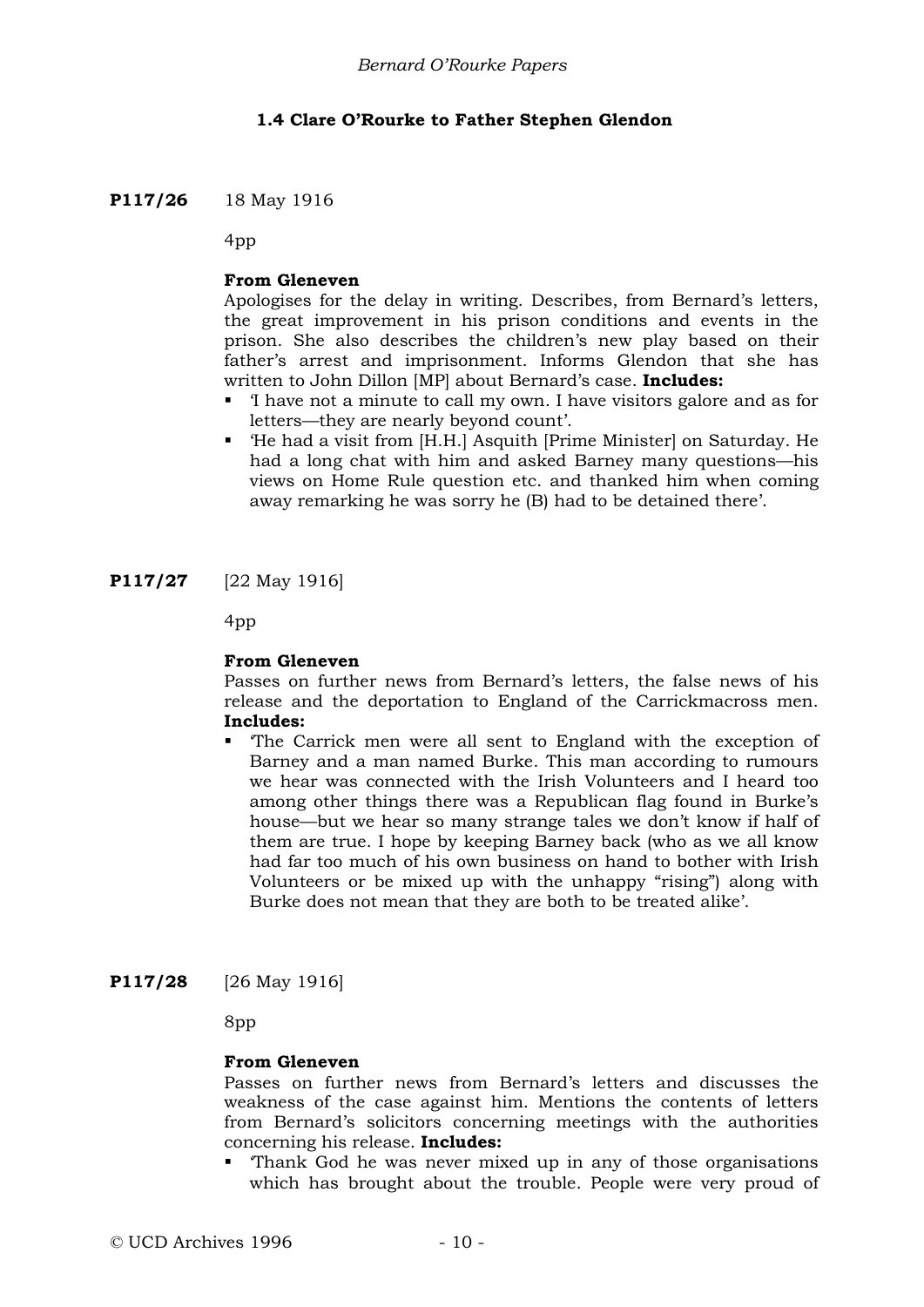**P117/28** him the time he spoke up against the police and the whole country agreed with what he said as to their brutality etc. That is the only thing they can now bring against him'.

### **1.5 Bernard O'Rourke to other family members**

#### **P117/29** 16 May 1916

3pp

### **From Richmond Barracks, Dublin to Charlie [Glendon, his cousin and manager of the Dundalk mill]**

Mainly concerns the business and the price of meal. Describes prison conditions and visits by his solicitor, and Prime Minister H.H. Asquith. **Includes:**

 'I gave Asquith a bit of advice about how to rule Ireland and the cause of all this trouble which I think will have an effect on him'.

**P117/30** [18 May 1916]

1 item

#### **Postcard from Richmond Barracks, Dublin to Mrs [Minnie] Patey [sister], Vernon Avenue, Clontarf, Dublin**

Asks her to bring in small change if visiting the next day.

#### **1.6 Letters to Clare O'Rourke**

#### **1.6.1 From Edward Phelan and James Lardner MP, solicitors**

**P117/31** 18 May 1916

1pp

#### **From Edward Phelan, Carrickmacross**

Mainly concerns visiting times and procedures at Richmond Barracks. Advises her against going because of the very long delays frequently faced by visitors.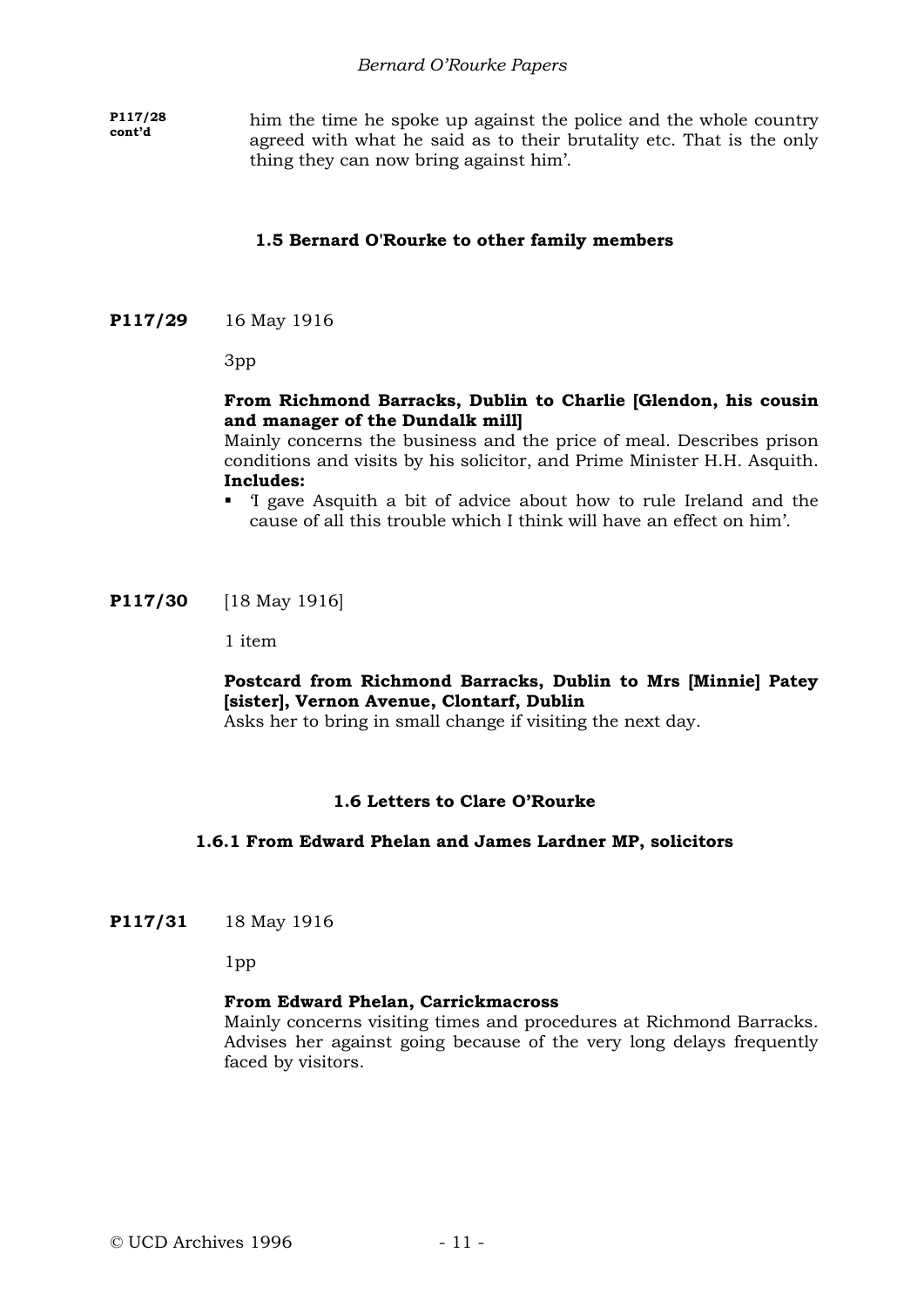### **P117/32** 18 May 1916

1pp

### **From James Lardner, 4 Leinster Street, Merrion Square, Dublin**

Reassures her that there was no question of Bernard being tried and that he was working incessantly for his release.

**P117/33** 26 May 1916

1pp

### **From James Lardner, 4 Leinster Street, Merrion Square, Dublin**

He has seen Bernard who is in good form. Lardner has been given to understand by General Byrne that Bernard's case will be disposed of in the next week.

### **1.6.2 From friends of Bernard O'Rourke**

**P117/34** 15 May 1916

4pp

### **From Sister M. Brendan, Convent of Saint Louis, Carrickmacross** Offers sympathy on Bernard's arrest and detention.

**P117/35** 22 May 1916

2pp

### **From James O'Daly, Ballytay**

Informs Clare that he has heard from Bernard and writes offering his sympathy and details of his own circumstance. **Includes:**

 'I had to leave Clogher [County Louth] secretly and on the understanding that I should not return. The Castle order was to remove me from all communication with the people. I would have much preferred Richmond but the Castle had not the courage to enforce the martial law in my case. The authorities might as well proceed against an infant as against Mr O'Rourke, and myself. We have always tried to observe the law better than the men that made the laws. We are neither felons nor rebels and nothing can be invented to prove us such'.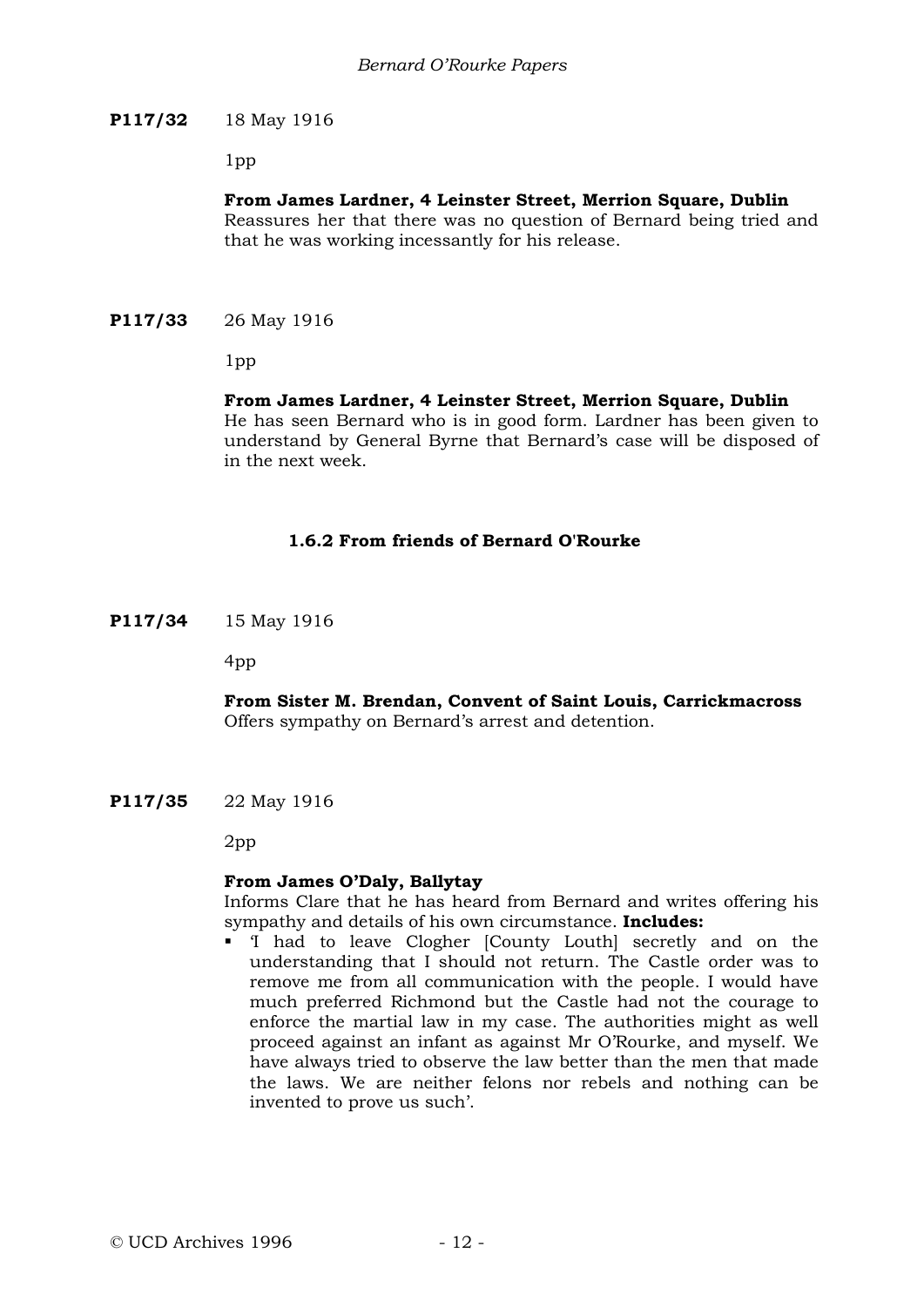### **1.7 Letters to Fr Stephen Glendon concerning O'Rourke**

#### **P117/36** 13 May 1916

2pp

### **From Major General L[ovick].B. Friend [1856–1944], Headquarters, Irish Command, Parkgate, Dublin**

Replies at the direction of General Sir John Maxwell to Fr Glendon's letter. Sir John has already given instructions that the prisoners in Cork jail be allowed to see their priests and attend Sunday mass. Enquiries are also being made about Bernard O'Rourke and any allegations against him will be investigated as soon as possible.

### **P117/37** 14 May 1916

1pp

#### **From Captain [Johnston], Richmond Barracks, Dublin, to Reverend H.S. Glendon O.P., St Mary's Priory, Cork**

Informs Glendon that Bernard O'Rourke is in Richmond Detention Barracks.

#### **P117/38** 15 May 1916

4pp

#### **From Patrick O'Rourke, The Mills, Inniskeen**

Gives details of Bernard's arrest. **Includes:**

 'They did not get any papers or anything else in the house, only a bandoleer belonging to Redmond's Volunteers [John Redmond, 1856–1918, MP]and an old single barrel gun belonging to me. So they took them with them'.

#### **P117/39** 17 May 1916

1pp

#### **From Joseph Devlin [MP for West Belfast], House of Commons**

Confirms that he has 'communicated with the War Office Authorities' regarding Bernard O'Rourke's case.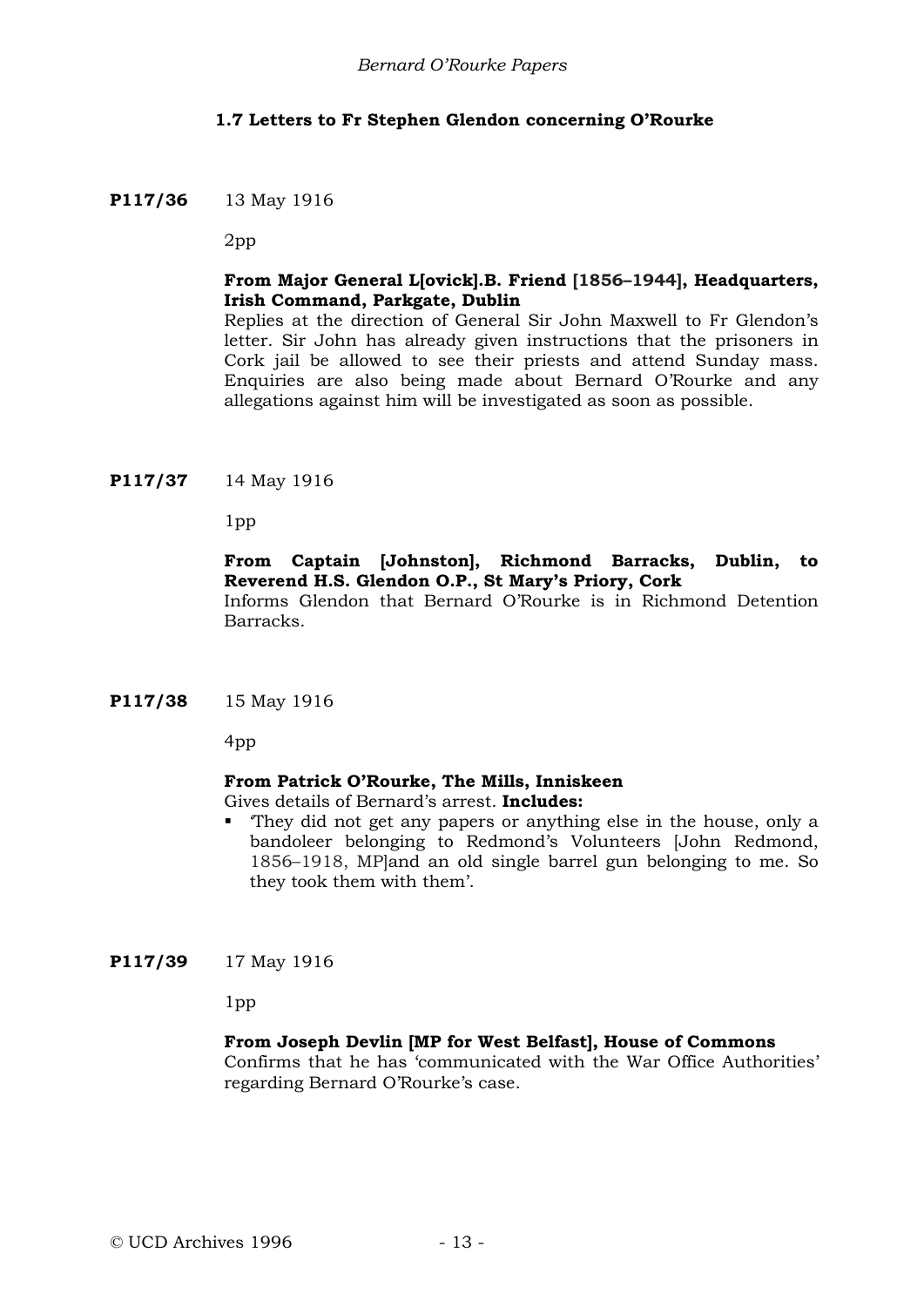### **P117/40** 18 May 1916

4pp

### **From [Minnie Patey], Vernon Avenue, Clontarf**

Giving news of Bernard whom she has visited. **Includes:**

- 'I was there yesterday morning at nine o' clock to take my place in the queue and I saw B[ernard] at a quarter past three. You would pity all the poor women and babies standing all the time'.
- **P117/41** 19 May 1916

4pp

### **From Ernest [Cullen], 21 Effra Road, Rathmines, Dublin**

Describes managing to get in to Richmond Barracks 'with a little strategy' to see Bernard. **Includes:**

 'He looks hale and hearty. Says he is having the time of his life—a regular holiday. Of course the first few days of his confinement were miserable beyond description—hardship and starvation but now they are fed like fighting cocks. He has plenty of grub and Minnie visits him every day or so. I also saw Count Plunkett [George Noble Plunkett, 1851–1948, nationalist, father of Joseph]—he is looking very sad and haggard'.

#### **1.8 Official correspondence concerning O'Rourke's imprisonment**

**P117/42** 17 May 1916

1pp

#### **From Headquarters, Irish Command, Parkgate, Dublin to James Lardner**

Inquiries are continuing into Bernard O'Rourke's case and if the facts justify it, he will no longer be retained in custody.

**P117/43** 25 May 1916

2pp

### **Handwritten copy of a letter from J. Crean, late 4th Royal Inniskilling Fusiliers, to Edward Phelan**

Because of conflict between military and police evidence in Bernard O'Rourke's case, the matter has been referred to Mr Asquith. The reverse contains a list of allegations against O'Rourke.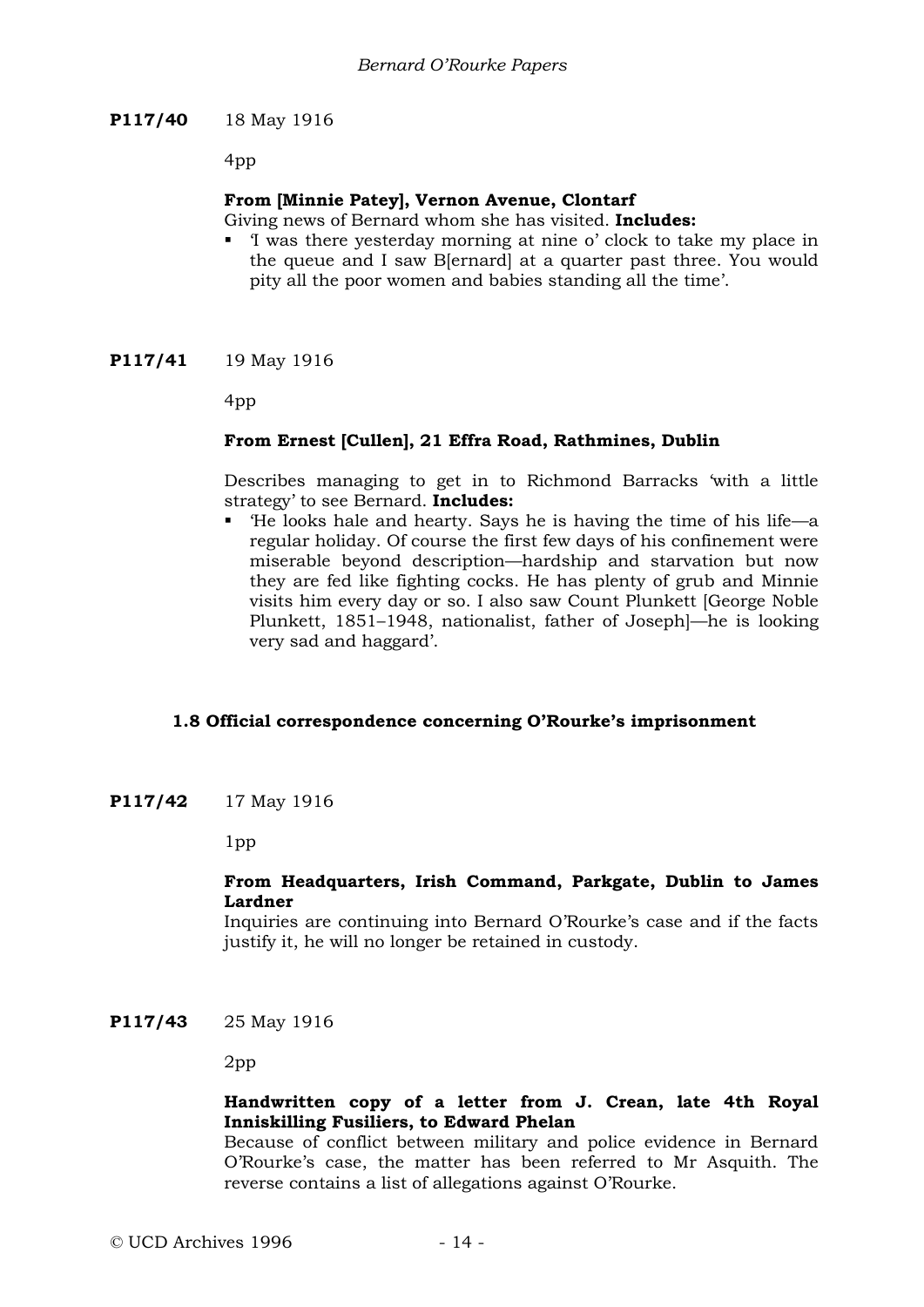### **P117/44** 27 May 1916

1pp

### **C. Harold Heathcote, Officer in charge of Prisoners, Richmond Barracks, to Bernard O'Rourke**

Makes arrangements for the long interview with his wife and sister requested by O'Rourke.

### **1.9 Letters from Charlie Glendon to Harry [his brother Fr H.S Glendon, known to others as Fr Stephen ?]**

**P117/45** 11 May 1916

1pp

### **From Dundalk, to 'My dear Harry'**

Informs him of O'Rourke's arrest and of their lack of knowledge as to his destination in custody or the nature of any charges against him. **Includes:**

 'I am satisfied that he has no connection with the Sinn Féin Party. I always heard him speak of them as silly fanatics'.

#### **P117/46** 19 May 1916

1pp

#### **Letter from Charlie to?**

Informs him of Bernard's impending release. **Includes:**

- 'He is probably free this evening, if not will be free tomorrow morning'.
- **P117/47** 21 May 1916

1pp

#### **Letter from Charlie**

Bernard's release has been delayed but they expect to see him on Monday. Includes family and local news.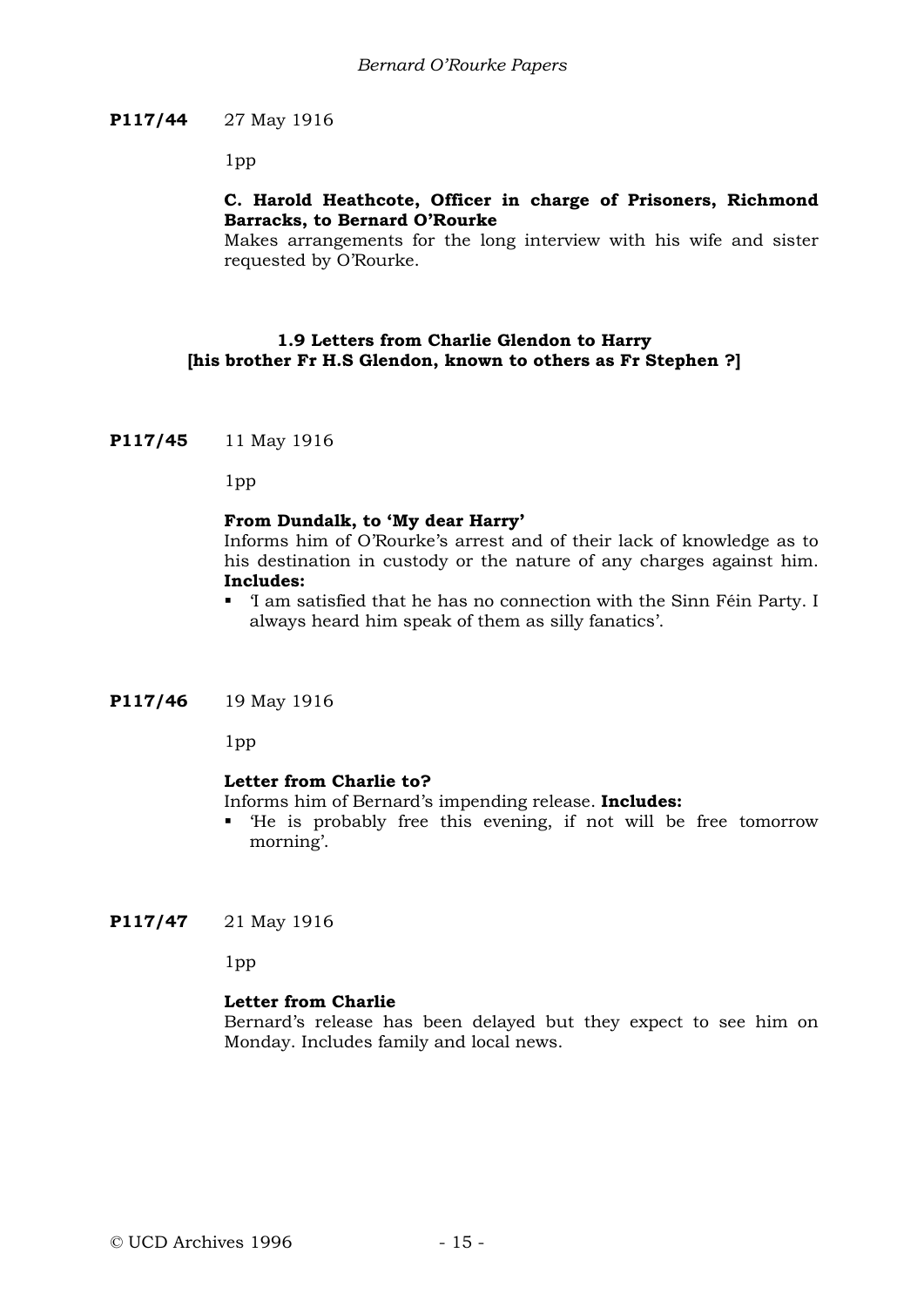### **P117/48** 29 May 1916

1pp

#### **Letter from Charlie**

Bernard has been released unconditionally and is at home none the worse for his experience. **Includes:**

 'There is one result of all this trouble which forces itself on one's attention and that is the greatest revival of the Irish spirit in the people generally. [General] Maxwell did more to revive this in one week than the Gaelic League has done since its foundation'.

### **2. Release from Prison**

### **2.1 Correspondence between Bernard O'Rourke and Fr Stephen Glendon**

**P117/49** [28 May 1916]

1pp

### **Notes from Bernard at his sister Minnie's home, Vernon Avenue, Clontarf**

Informs Fr Stephen that he has just been released and will travel home on the evening train. Thanks him for all he has done in the matter.

**P117/50** 29 May 1916

1 Item

#### **Telegram from Fr Stephen**

Congratulates Bernard on his release.

#### **2.2 Other letters to O'Rourke**

**P117/51** 29 May 1916

1pp

#### **From James Lardner, 4 Leinster Street, Merrion Square, Dublin**

He has heard of O'Rourke's release and had been hoping to see him as he passed through Dublin. Refers to the possibility of O'Rourke's commission [as a magistrate] being cancelled as a result of his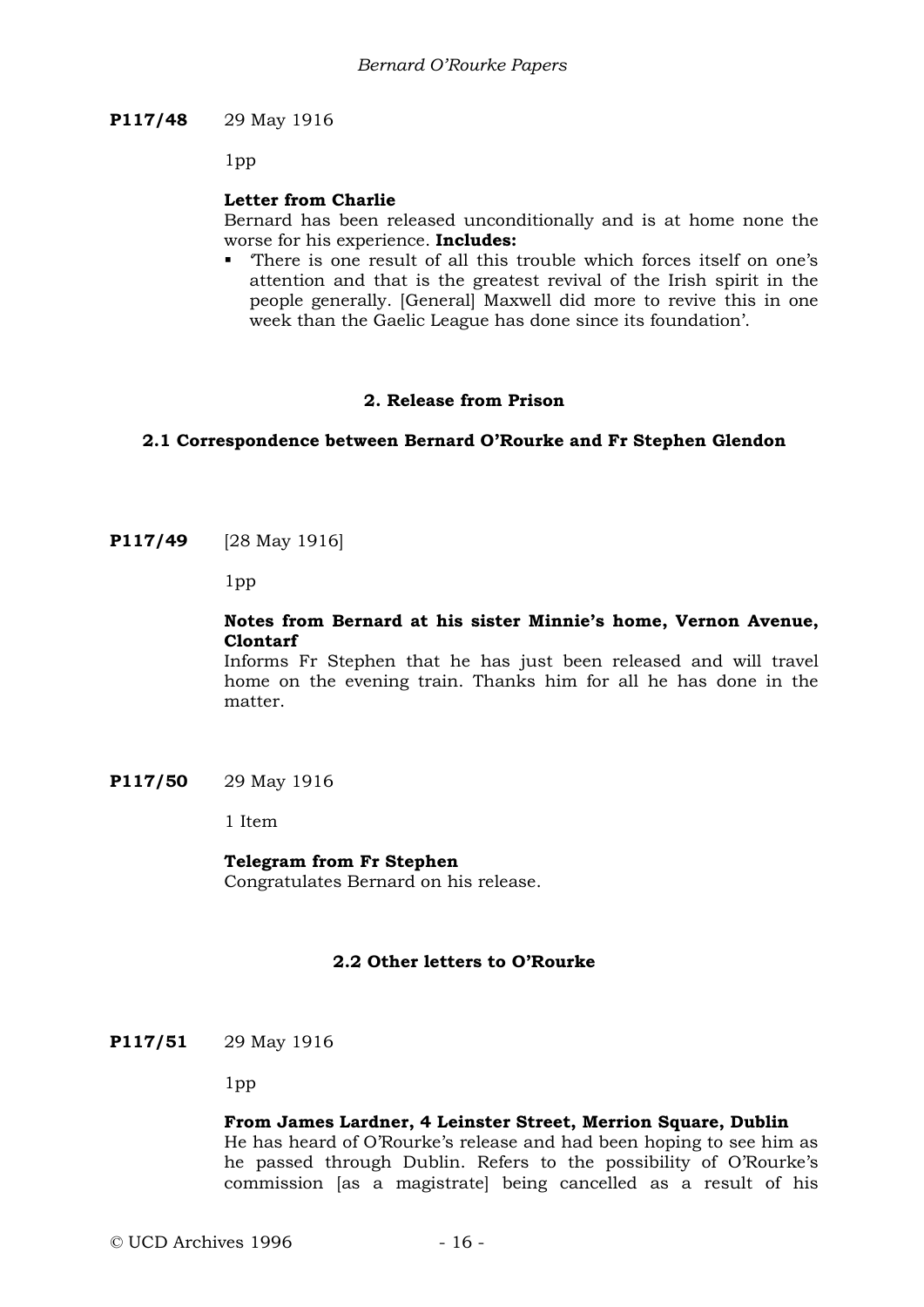### *Bernard O'Rourke Papers*

**P117/51**  presence at a public meeting at which magistrates actions were criticised [*see* P117/28 and P117/60–63]. **Includes:**

- 'May I suggest to you that you should give the fullest explanation of your presence and of your views in reference to the incident. Incidents which at the time did not carry any great importance, in the light of recent events, as you will fully apprehend, bear a much more serious aspect in the eyes of the authorities'.
- **P117/52** 30 May 1916

1pp

### **From Patrick Duffy, Grocer, Castleblayney**

Congratulates him on his release. **Includes:**

 'I hope the men of South Monaghan may soon get an opportunity of appreciating your services and manly spirit'.

**P117/53** 30 May 1916

2pp

### **From Thomas O'Byrne, Detention Barracks, Lewes, Sussex England to Bernard at Richmond Barracks [Dublin] and forwarded from there.**

Thanks O'Rourke for writing to his mother and encloses news of the Carrick prisoners in Lewes. **Includes:**

- 'And we have some of the boys here out of your room [in Richmond Barracks]. They are speaking very well of you and your razor is doing great work'.
- **P117/54** 31 May 1916

3pp

### **From John Trainor, Magheracloone, County Monaghan**

Congratulates him on his release. **Includes:**

 'You have no idea of the high place you hold in the hearts of people of this district and the recent action of the Government helped to give you still a higher place'.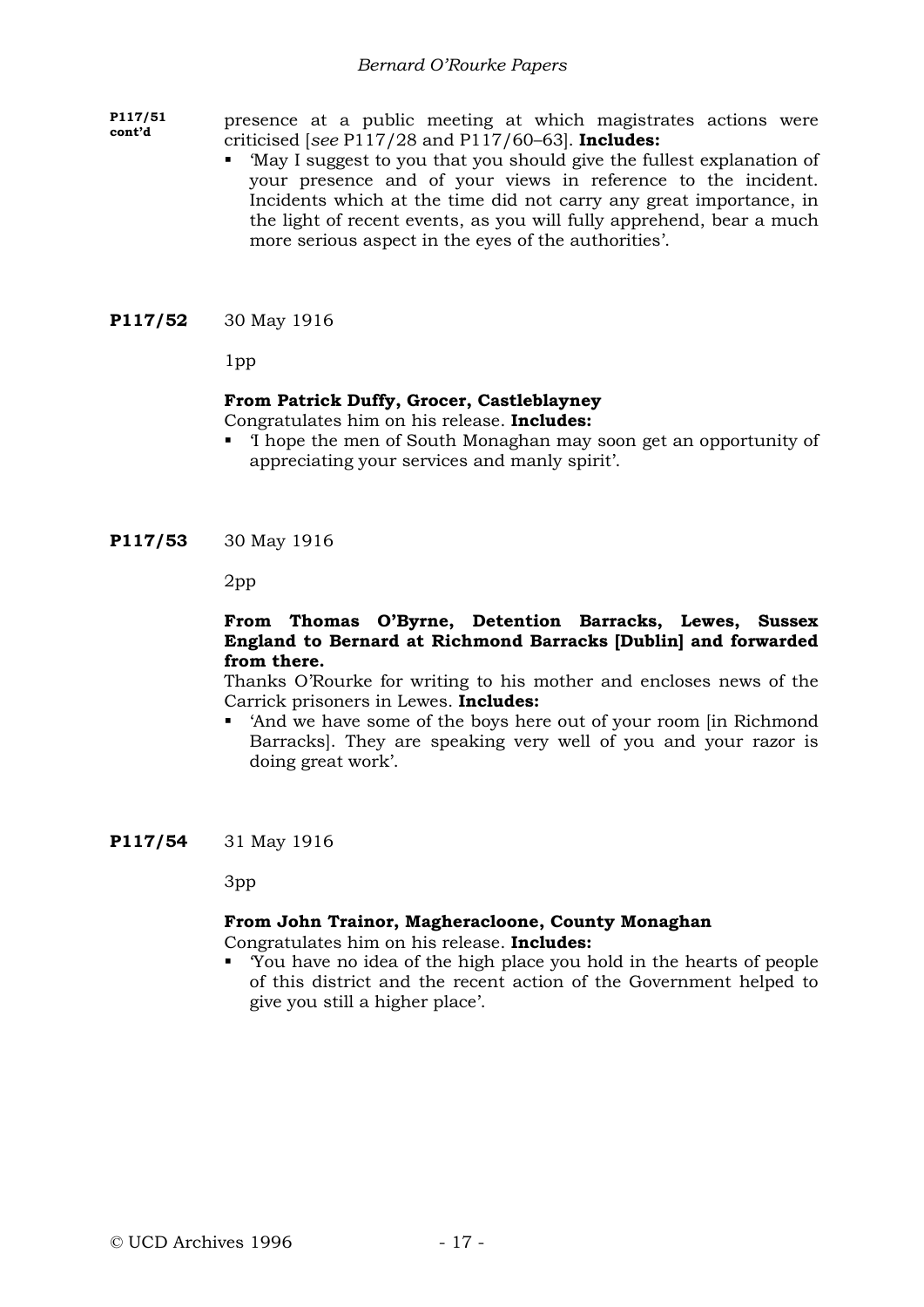### **P117/55** 1 June 1916

1 item

### **Postcard from P.J. Ryan, Military Detention Barracks, Lewes**

He has heard of O'Rourke's release and sends his best wishes and thanks for his past kindness in Richmond Barracks.

**P117/56** 16 June 1916

1pp

#### **From W.J. Loughran, Paddington Station, London, in transit to Bala, Wales Includes:**

- 'Burke is in solitary confinement at Wandsworth. Can you do anything to relieve him'.
- **P117/57** 17 June 1916

1pp

### **From Laurence Ginnell (1852–1923), MP [Westmeath North]** Acknowledges his letter. **Includes:**

- 'You are not the stranger to me that you suppose, though we have never met ... I am at once taking energetic action on behalf of Mr Daly and am hopeful that you may soon hear of his release'.
- **P117/58** 23 October 1916

2pp

#### **From C. Hughes, Frongoch Camp, Wales**

Thanks O'Rourke for his letter. Mentions the few ex-Richmond Barracks prisoners still with him and those transferred to Reading Jail. He has appeared twice before the Advisory Committee in London but has neither been charged nor released. The men are in great spirits but expect a severe winter.

**P117/59** 6 June 1917

1 item

#### **Postcard from M. McBride**

Gives his new address as Fairford, Gloucester.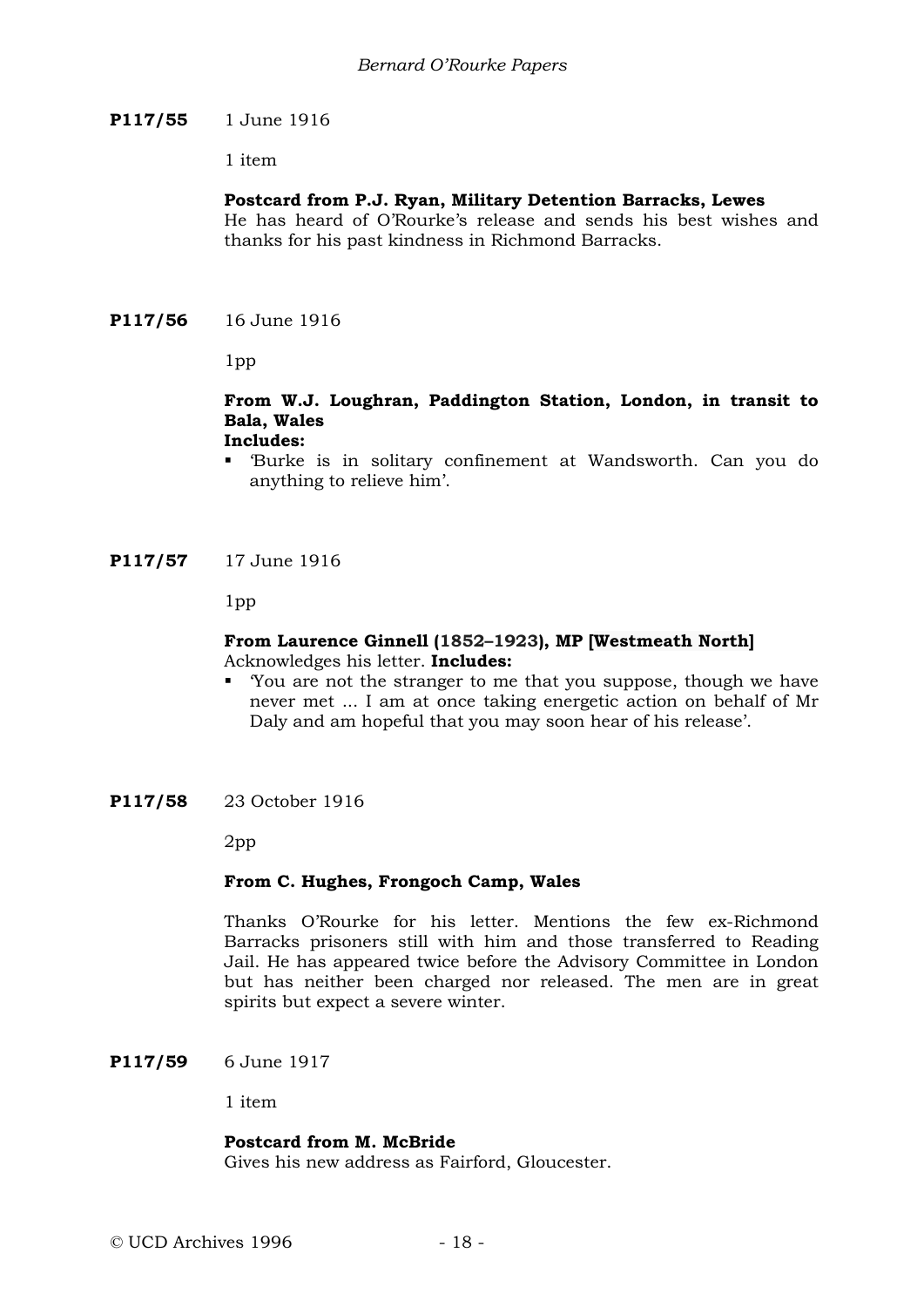### **3. Removal from the Commission of the Peace, 1916**

### **P117/60** 26 February 1916

1 item

### **Photocopy of report from the** *Dundalk Democrat*

Report of an Irish Volunteers demonstration in Carrickmacross to celebrate the release from Armagh Jail of three local men. They were imprisoned for two months for refusing to give bail in connection with charges arising from a meeting in the town the previous November. Includes details of the men being delayed on their way by train to the home-coming demonstrations; and their being taken by car by Bernard O'Rourke on the final part of their journey.

**P117/61** 1 June 1916

1pp

### **Photocopy of letter from Gerald Horan [Clerk of the Crown and Hanaper, and Permanent Secretary to the Lord Chancellor], Lord Chancellor's Secretary's Office, Four Courts, Dublin, to Bernard O'Rourke**

Requests an explanation for conduct considered improper for someone holding a Commission of the Peace. **Includes:**

 'The attention of the Lord Chancellor has been called to your action on the 21 February last in conveying in your motor car from Inniskeen to Carrickmacross three men who had been liberated from prison, and in attending with them at a procession and meeting at the latter place, where their prosecution and conviction were denounced'.

### **P117/62** 20 June 1916

1pp

### **Photocopy of letter from Gerald Horan, Lord Chancellor's Secretary's Offce, Four Courts, Dublin**

Refers to a letter from O'Rourke containing neither recognition of impropriety in conveying three released prisoners in his motor car, nor regret at conduct 'most unbecoming to your position as a magistrate'. The Lord Chancellor requires a statement by O'Rourke from the bench dissassociating himself from the demonstration and regretting 'that your action on the occasion was entirely due to inadvertence'.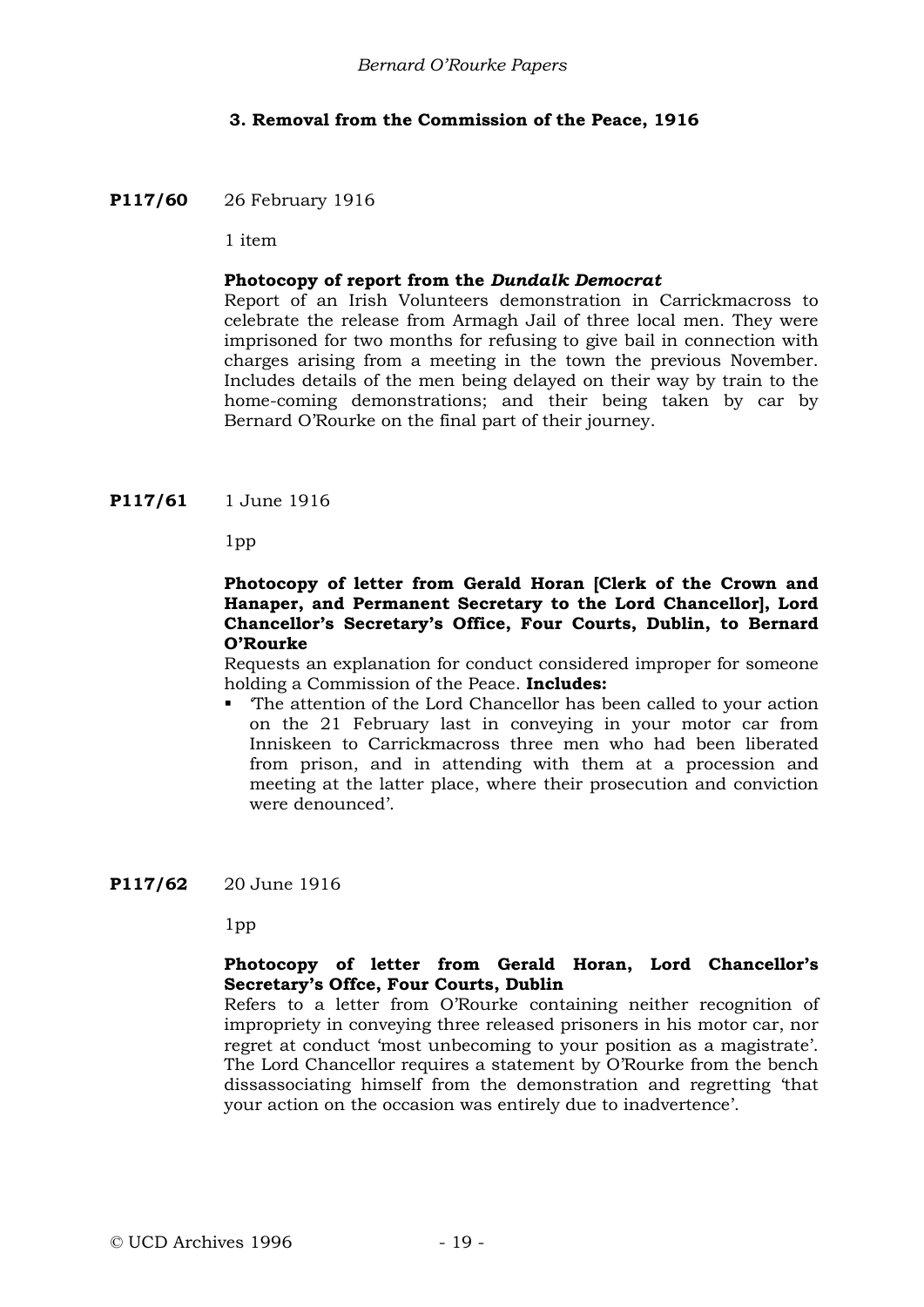### **P117/63** 23 June 1916

3pp

### **Photocopy of letter from James Lardner, Leinster Street, Merrion Square, Dublin, to Bernard O'Rourke**

Encloses a draft reply to Horan's letter of 20 June and advises against the public expression of regret requested by the Lord Chancellor. This draft reply explains the circumstances behind his conveying the released prisoners from Inniskeen to Carrickmacross after their train had been derailed.

**P117/64** 29 June 1916

2pp

### **Photocopy of letter from Gerald Horan Lord Chancellor's Secretary's Office, Four Courts, Dublin to Bernard O'Rourke**

Acknowledges receipt of a letter of 26 June. Since O'Rourke has declined to make the required public statement of regret, the Lord Chancellor 'deems it his duty to remove you from the Commission of the Peace for the County of Monaghan'. A photocopy of the Writ of Supersedeas exonerating O'Rourke from further acting in that office is enclosed.

#### **4. Prison Correspondence, 1920**

**P117/65** 25 October 1920

2pp

#### **From Belfast Prison to his wife, Clare**

Reassures her that he has everything he needs, both food and personal effects, and that he is quite comfortable. Mentions fellow prisoners including Denis McCullough (1883–1968). **Includes:**

- 'I can get home any time if I give bail to appear later at trial but I have refused to give bail'.
- **P117/66** 3 November 1920

2pp

#### **From Belfast Prison to May [his daughter at school]**

Mentions family matters and describes general prison conditions. **Includes:**

'I have come down here to this famous spa for a course of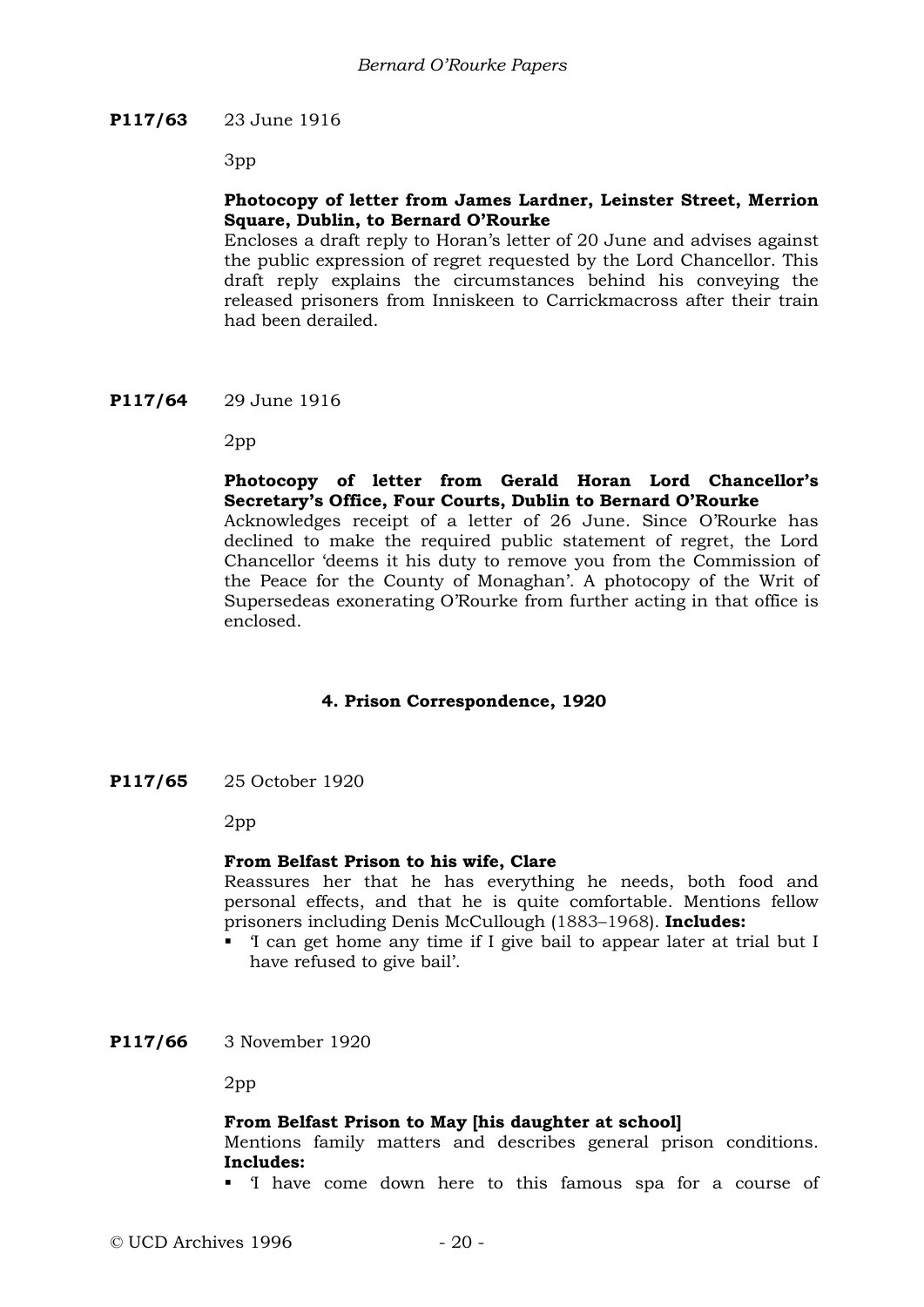treatment. The waters are not so objectionable as those of Harrowgate ...'

 'I don't find the time going in. I am away from home a fortnight on Saturday and think it is only a couple of days'.

### **5. Dáil Éireann Loan in South Monaghan, 1919–24**

**P117/67** October 1919–January 1920

9pp

### **Handwritten lists of subscriptions to the Dáil Éireann Loan in Monaghan South.**

[Collected by Bernard O'Rourke?] Names and amount subscribed are included with town or townland occasionally given. Also included is an additional undated list of subscriptions 'from Corrigan'.

**P117/68** December 1919–September 1920

28pp

### **Typescript list of subscribers to the Dáil Éireann Loan in Monaghan South**

List includes subscription numbers, subscribers' names, and addresses with the amount of the loan applied for and paid by each applicant. Includes a page summary of subscriptions including the names of organisers. Dates given are those of the collection period. The list and summarised account are stamped by the Dáil Éireann Finance Department on 28 August 1924.

### **P117/69** 7 August 1924

2pp

### **Letter from Fr A.H. Boylan, St Joseph's Presbytery, Monaghan, to Bernard O'Rourke**

He has checked his records and attempts to resolves some minor inconsistencies and errors in subscriptions he had forwarded, so that O'Rourke can finalise matters.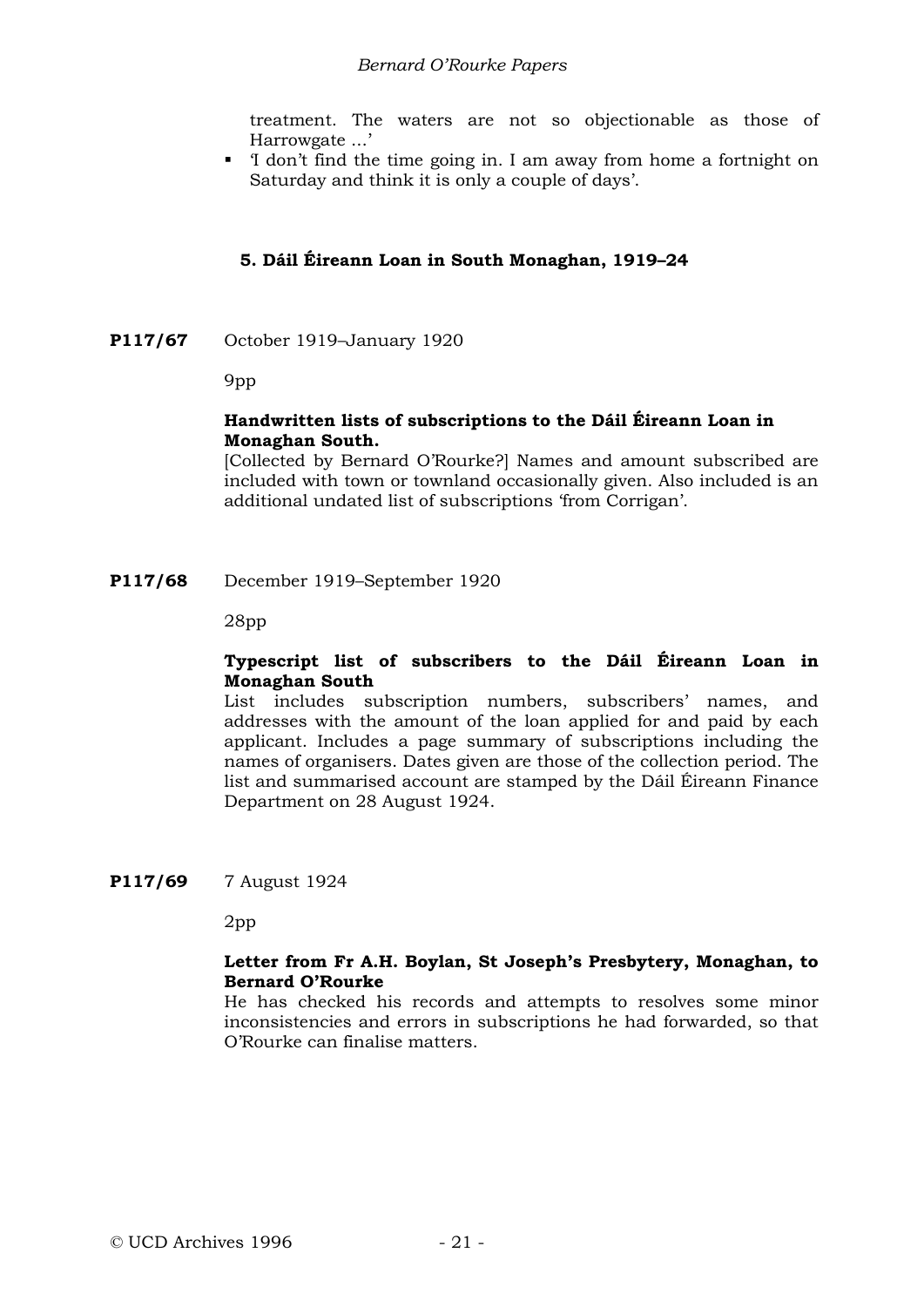### **P117/70** 12 August 1924

2pp

### **Letter from Fr A.H. Boylan, St Joseph's Presbytery, Monaghan, to Bernard O'Rourke**

Offers further clarification concerning the list of subscribers forwarded by him.

### **P117/71** 22 August 1924

1pp

### **Letter from Leon T. MacAmhlaibh [Leo T. MacCawley], Private Secretary to the Minister for Finance, to Bernard O'Rourke**

Acknowledges receipt of the list of subscribers to the Dáil Éireann Loan whose subscriptions had passed through O'Rourke's hands, and notes minor amendments.

**P117/72** 30 August 1924

2pp

### **Letter from J.J. McElligott [Assistant Secretary], Department of Finance, to Bernard O'Rourke**

Refers to the list of subscribers sent by O'Rourke and analyses minor discrepancies in addresses between a number of entries on the list and the original forms of application. He suggests ways in which the South Monaghan account can be 'squared up without much difficulty'.

**P117/73** 8 September 1924

1pp

### **Letter from J.J. McElligott, Department of Finance, to Bernard O'Rourke**

Acknowledges receipt of additional names in respect of subscriptions to the Dáil Éireann Loan. A number of names remain to be forwarded and official acknowledgements will then be issued to individual subscribers.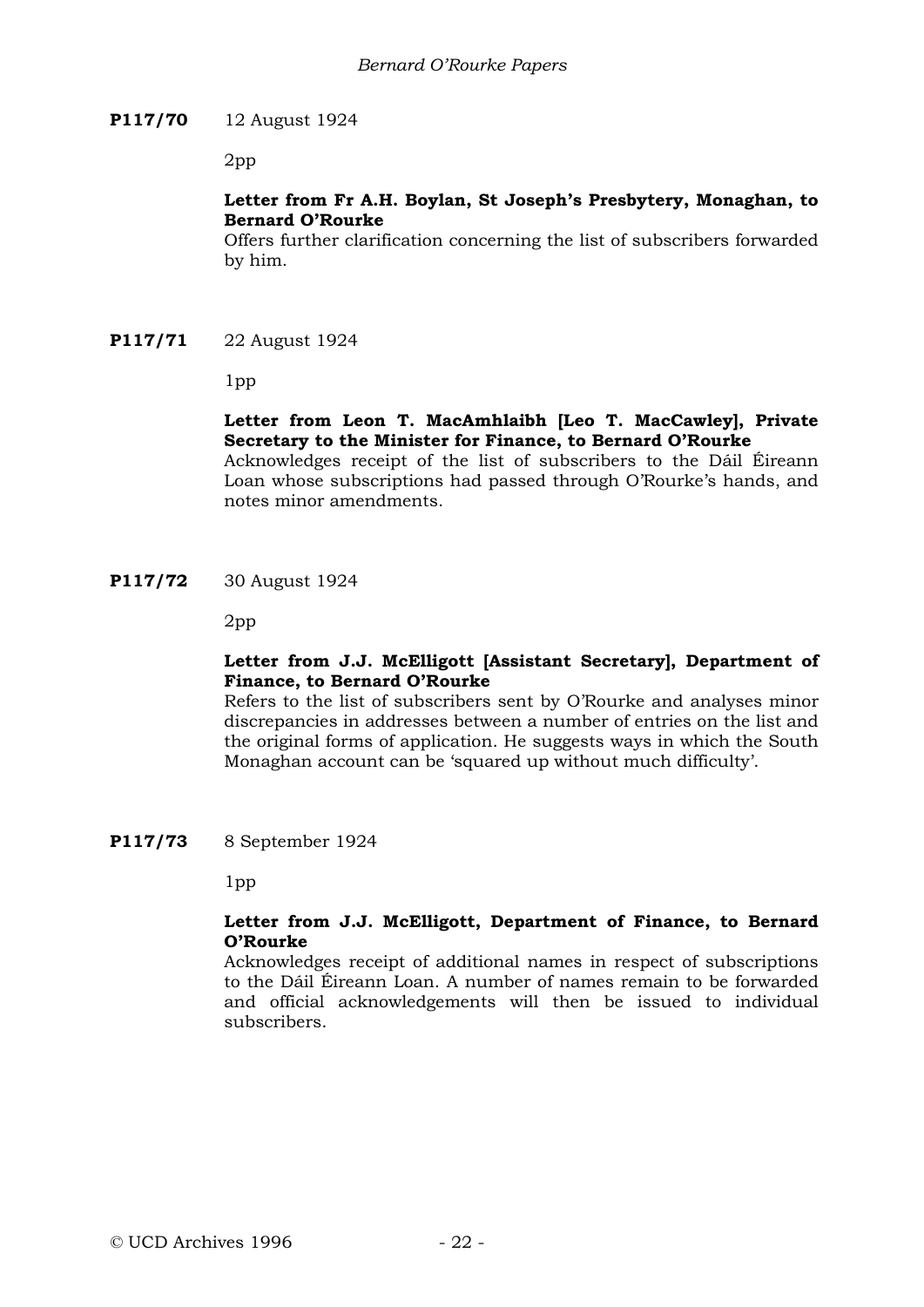### **6. Material Related to Election, 1918–24**

### **P117/74** 22 June 1918

1 item

### **Telegram from 'McGuiness', Cootehill, County Cavan to Bernard O'Rourke**

Announces the election result as 'Griffith 3795, O'Hanlon 22581'.

**P117/75** 13 May 1921

1 item

### **Handwritten receipt from William H. Swan**

Acknowledges the deposit of £150 lodged with the nomination of Seán MacEntee (1889–1984) for election as member of parliament for County Monaghan.

**P117/76** Not dated

1 item

### **Telegram from 'Owen', Monaghan, to Bernard O'Rourke, Carrickmacross**

Announcing the result of a [local] election as 'O'Rourke 344, Kelly 244'.

### **7. Photographs and Printed Matter**

### **7.1 Photographs**

**P117/77** [*c*1918/1919]

1 item, 13cm x 4.5cm

### **Photograph of Eamon de Valera addressing an outdoor meeting in a field.**

De Valera in profile on the platform, to his right facing the camera but partially obscured is Ernest Blythe (1889–1975), MP for Monaghan.

Black and white tinted.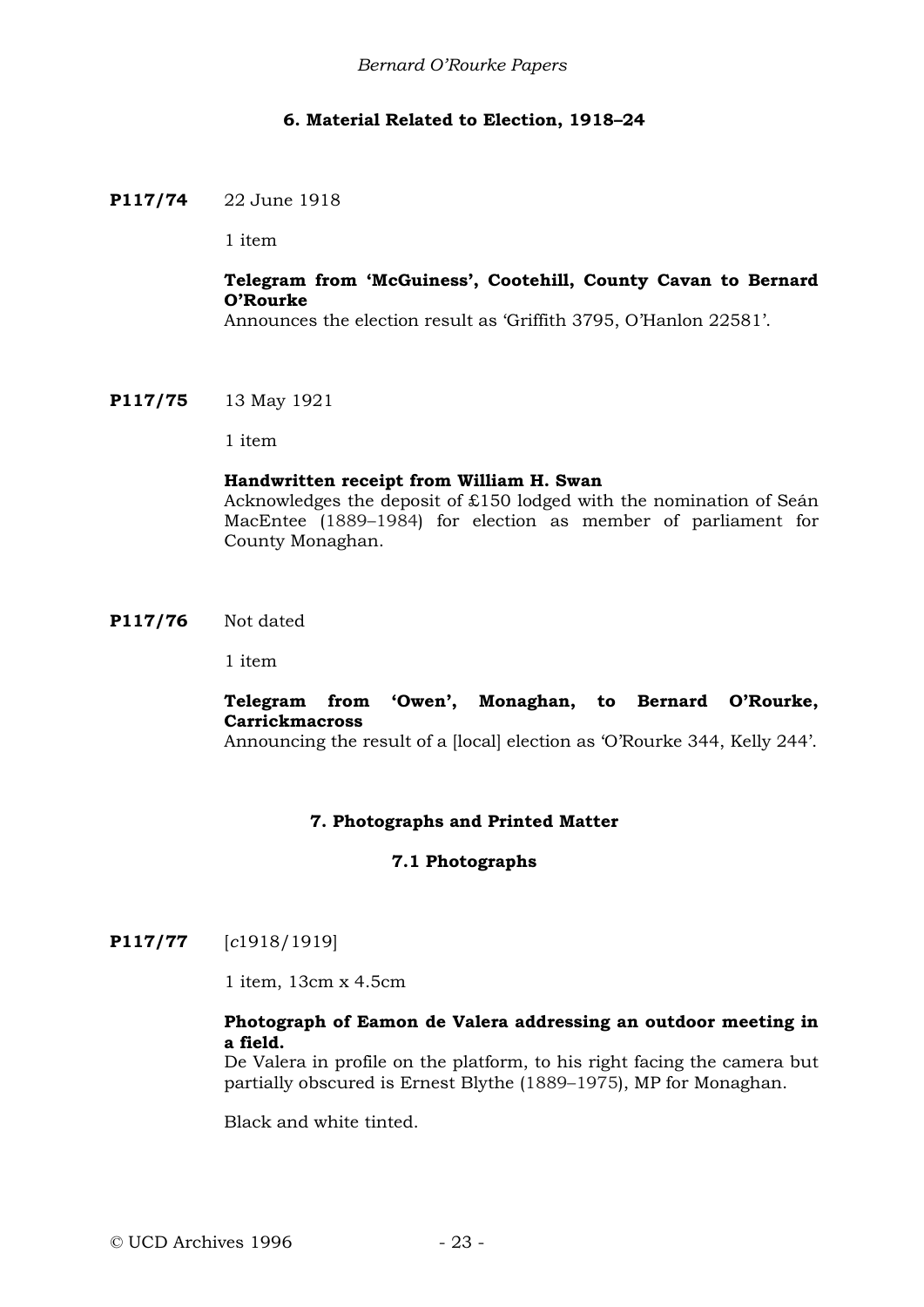## **P117/78** [*c*1919]

1 item, 12.8m x 17.8cm

### **Crowd photograph of Cumann na mBan/Sinn Féin meeting [in Castleblayney, County Monaghan]**

Platform party facing the camera; uniformed Cumann na mBan officer addressing the crowd.

[*see* also P117/85]

### **7.2 Pamphlets and Printed Matter**

**P117/79** 28 October 1915

3pp

### **Department of Recruiting , Ireland**

Recruiting pamphlet consisting of patriotic messages from [Ivor Churchill Guest, 1st Viscount Wimborne, 1873–1939], Lord Lieutenant and Director-General of Recruiting. Includes details of pay and allowances, and an enlistment form to be completed and returned.

**P117/80** [1916]

4pp

#### **Songs of Freedom. Easter, 1916**

Printed pamphlet containing the texts of four songs, *Before the Battle* and *After the Battle* by P.H. Pearse; and *The Call* and *Our Faith* by Countess Markievicz:

- *Before the Battle* begins 'God! We enter our last fight,/Thou dost see our cause is right, …'
- *After the Battle* begins 'Mother Erin, I have loved thee,/With a love that knew not fear, …'
- *The Call* begins 'Do you hear the call in the whispering winde?/The call to our race to-day, …'
- *Our Faith* begins 'We are ready to fight for the land we love,/Be the chances great or small; …'

**P117/81** [1916]

4pp

### **To your Places, Slaves. A Striking Pronouncement on the Easter Insurrection by Reverend Fr Yorke, San Francisco.**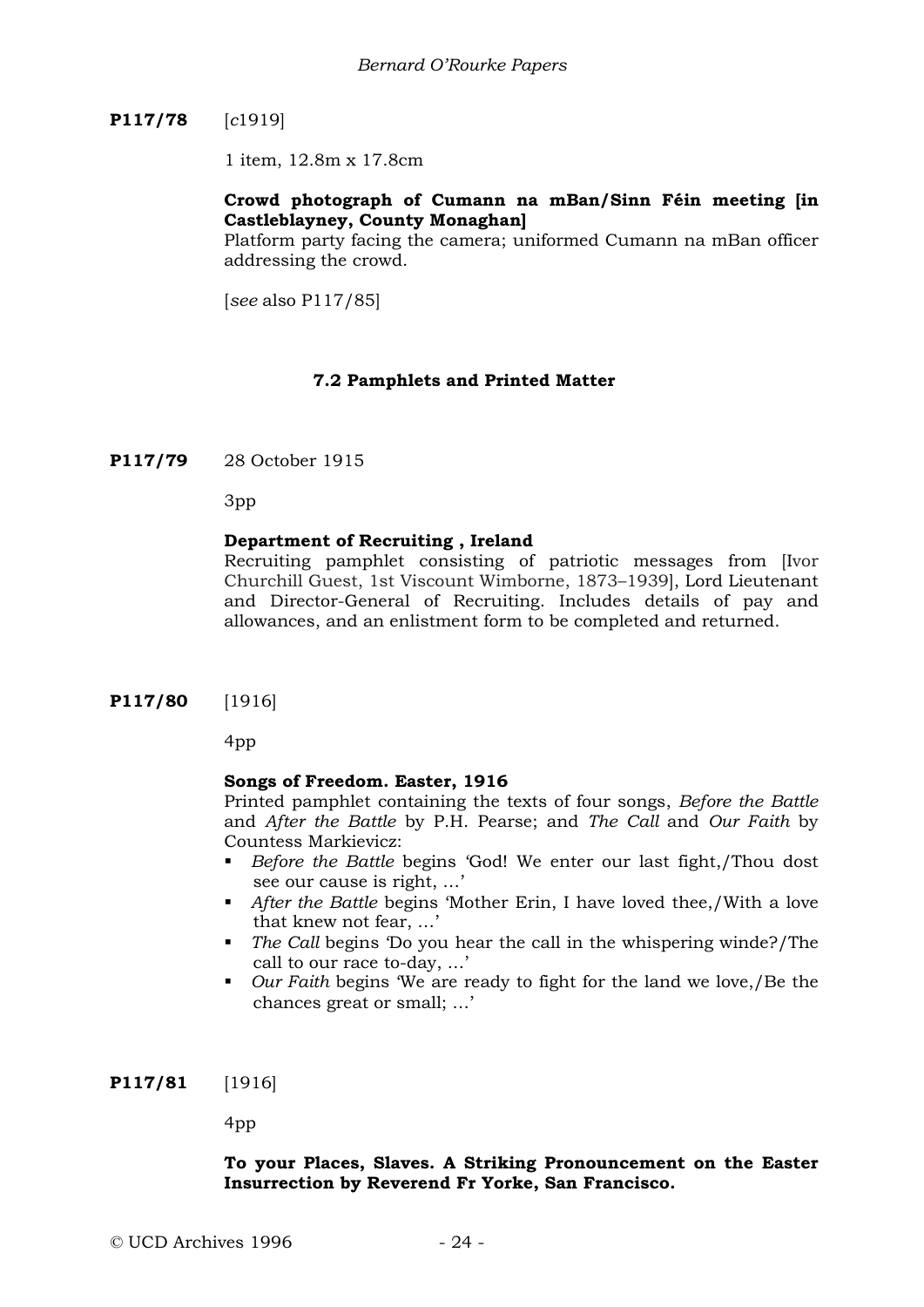#### **P117/81 cont'd** Printed pamphlet. **Includes:**

'At the solemn moment when Ireland, a strong man, armed, entered the clangourous halls of war, and with drawn sword demanded that nationhood which seven centuries of tyranny have been unable to destroy, one would think that every American remembering the rock from which he was hewn and the pit from which he was digged, would feel a thrill of sympathy with men and women who believe that liberty was worth winning even at the price of blood'.

**P117/82** [1917]

16pp

### **Patrick H. Pearse. A sketch of his life by 'Coilin' (Dublin, Curtis, 12 Temple Lane)**

Printed pamphlet. A short sketch of Pearse's life with extracts from, and commentary on, his writings. First page inscribed 'C.M. O'Rourke, Gleneven, Inishkeen March 1917'.

**P117/83** [1917]

12pp

### **Ireland, England and The War**

Printed pamphlet. Propagandist argument against Irish involvement in the war. **Includes:**

 'The accompanying leaflet was dropped from a German aeroplane into the English lines in France. As the matter is of very important and very general historic interest, it is hoped that its presentation in pamphlet form will be of use'.

**P117/84** [1919]

1 item, 12cm x 8cm

### **Printed colour cartoon of Ireland**

In the form of a uniformed Irish Volunteer (representing Ireland)being introduced to the Versailles Conference table by Uncle Sam. Other participants at the conference table are represented by stylised figures such as John Bull.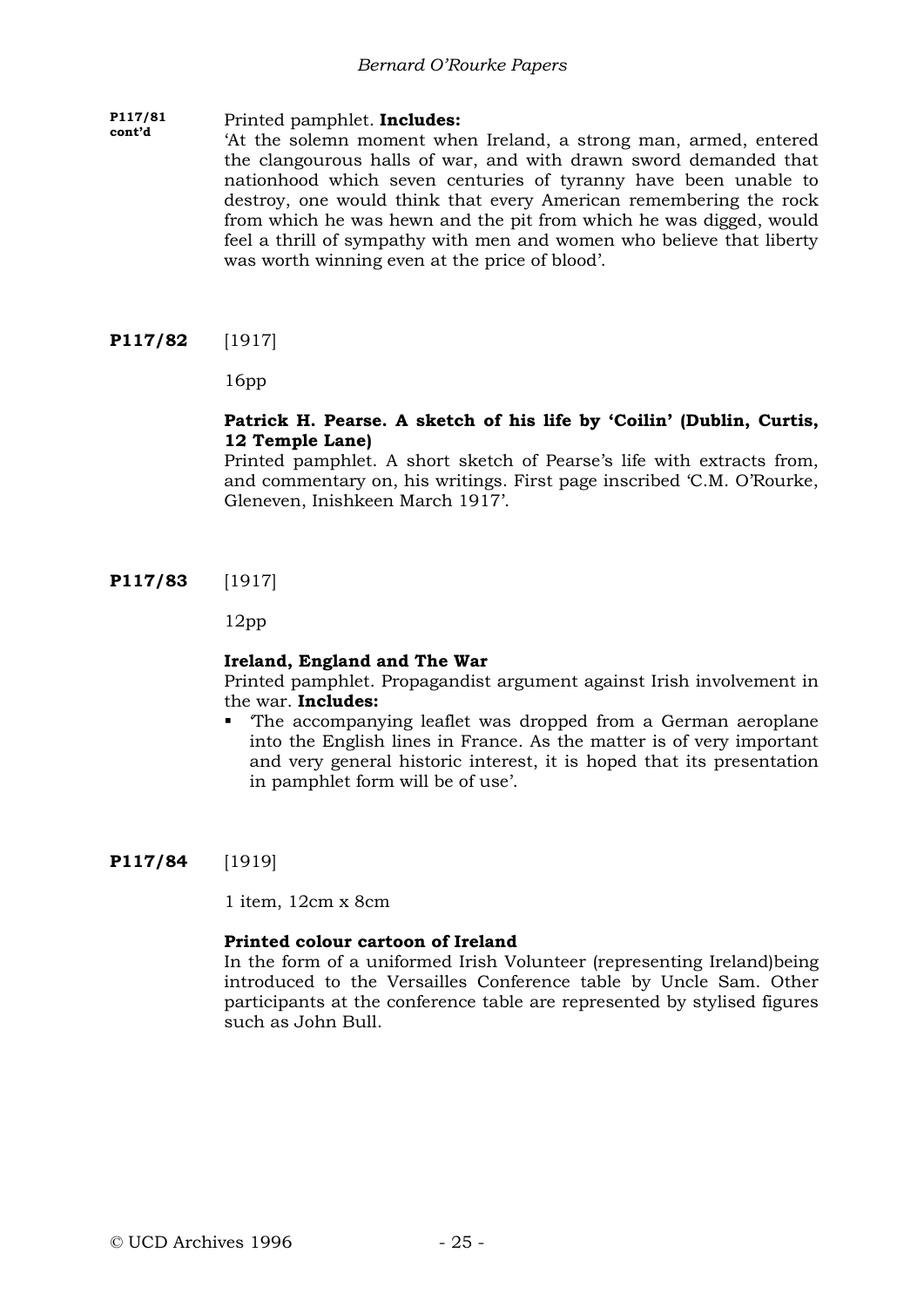## **P117/85** [*c*1919/1920]

1 item, 50x40cm

### **Photographic copy of a poster announcing Saint Patrick's Day demonstration**

Announcement of demonstration in Castleblayney, under the auspices of South Monaghan Cumman na mBan, to be addressed by Mrs [Hanna] Sheehy Skeffington [1877–1946] and Mrs [Jane "Jennie"] Wyse Power [1858–1941].

**P117/86** [*c*1923]

1 item, 25cm x 16cm

### **Leaflet Number Nine issued by the North Eastern Boundary Bureau**

Printed flyer concerning the numerical strength of Catholics in border areas and calling for the retention of these areas in the Free State.

### **7.3 News Cuttings**

**P117/87** April–June [1914]–1978

33 items

### **Cuttings from the** *Dundalk Democrat* **and** *Dundalk Examiner*

*Dundalk Democrat* cuttings relating to events in the period around the Easter Rising. Includes reports of public bodies such as Monaghan County Council, Carrickmacross Rural Council and Carrickmacross Board of Guardians, expressing regret at Bernard O'Rourke's arrest and subsequent relief at his release, with a lengthy report from the *Dundalk Examiner* consisting of an interview with him.

Other material includes general editorial comment on the Rising, the treatment of prisoners and the courts-martial and execution of the leaders. A much later cutting (26 April 1978) contains an article on the Senate with a photograph of seven senators, including Bernard O'Rourke, with Douglas Hyde [1860–1949], President of Ireland, in 1938.